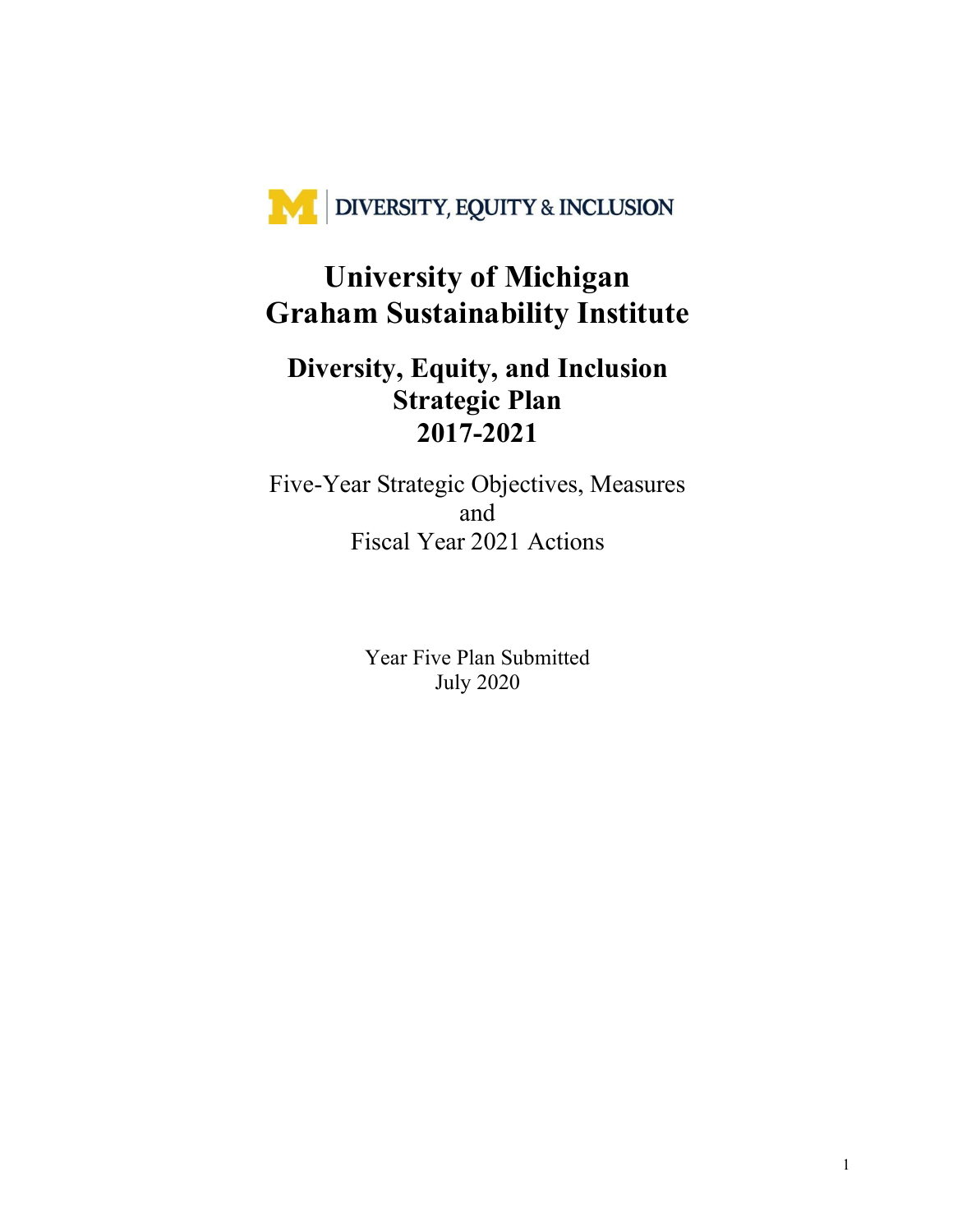### **Graham Sustainability Institute Diversity, Equity, and Inclusion Strategic Plan Five-Year Strategic Objectives, Measures, and FY2021 Actions**

This document captures the Graham Sustainability Institute's progress in FY2020 and action plan for FY2021 in the context of our five-year DEI strategic plan (2017-2021). The information contained here will help assess and inform DEI initiatives at the university level. It also serves as a roadmap for the institute as we work toward our DEI goals. It was completed in July 2020.

#### *Implementation Highlights for Y4:*

Graham's progress in Year Four is the result of redoubled efforts to elevate and prioritize diversity, equity and inclusion. A new DEI Lead took over in June 2019 after the departure of the previous lead, who had only served in that role for six months. Starting with leadership and extending through the staff, a concerted effort was made to dedicate significant time, thought and effort into DEI integration across Graham. This work has had a strong, positive impact on Graham's progress.

Leadership encouraged staff to leverage DEI opportunities offered by U-M. Staff were allowed to participate in activities held during working hours. The monthly ODEI updates provided valuable information about campus-wide happenings and gave insight into the work other units are doing. These resources, along with other pertinent information identified by the DEI Lead, were shared with the Graham team regularly in staff meetings and by email.

Across Graham, there is a genuine commitment to our DEI initiative and strategic plan. A committee at Graham dubbed the "Culture Club" meets periodically to share ideas, plan activities, discuss relevant topics, and ensure progress is made. Roughly half the staff serve on the committee and all staff benefit from its work. In addition, external partners like Dow and the National Oceanic and Atmospheric Administration (NOAA) endorse and encourage Graham's commitment to DEI.

#### **I. Diversity Equity and Inclusion Strategic Plan: Overview (no change from previous reports)**

Diversity is key to individuals flourishing, educational excellence and the advancement of knowledge. It is central to our mission as an educational institution to ensure each member of the community has full opportunity to thrive in our environment. As one of the first universities to admit women in 1870 – to our historic defense of race conscious admission policies at the U.S.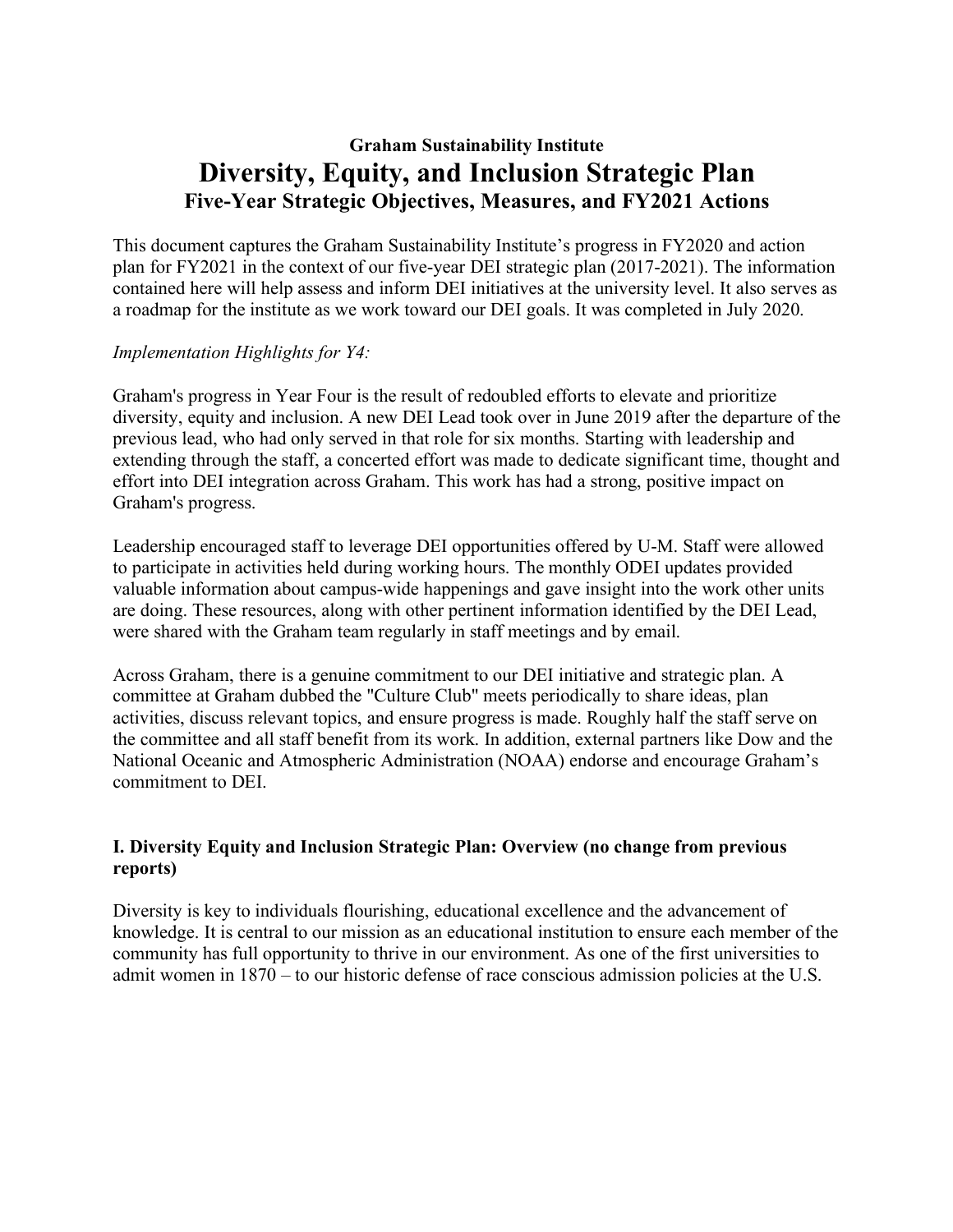

Supreme Court in 2003 – the University of Michigan has had a fierce and longstanding commitment to diversity, equity and inclusion. This commitment rests upon our recognition of the history in the United States of racial, ethnic, gender and other discrimination, as well as our understanding that our progress as an institution of higher learning will be enhanced with a vibrant community of people from many backgrounds.

— *Selected text from President Schlissel's Diversity Charge* 

#### *Diversity, Equity, and Inclusion Goals:*

- **Diversity:** We commit to increasing diversity, which is expressed in myriad forms, including race and ethnicity, gender and gender identity, sexual orientation, socio-economic status, language, culture, national origin, religious commitments, age, (dis)ability status, and political perspective.
- **Equity:** We commit to working actively to challenge and respond to bias, harassment, and discrimination. We are committed to a policy of equal opportunity for all persons and do not discriminate on the basis of race, color, national origin, age, marital status, sex, sexual orientation, gender identity, gender expression, disability, religion, height, weight, or veteran status.
- **Inclusion:** We commit to pursuing deliberate efforts to ensure that our campus is a place where differences are welcomed, different perspectives are respectfully heard and where every individual feels a sense of belonging and inclusion. We know that by building a critical mass of diverse groups on campus and creating a vibrant climate of inclusiveness, we can more effectively leverage the resources of diversity to advance our collective capabilities.

#### *Graham Sustainability Institute Diversity, Equity and Inclusion Statement*

At the Graham Sustainability Institute, our dedication to academic excellence for the public good is inseparable from our commitment to diversity, equity, and inclusion. Our mission of engaging, empowering, and supporting faculty, staff, and students to foster sustainability solutions includes ensuring that each member of our community thrives. We believe that diversity, equity, and inclusion are key to empowerment, and the advancement of sustainability knowledge, learning and leadership.

#### *Graham Institute Mission, Vision and Values — Rationale for Pursuing Actions:*

Diverse perspectives are embedded in our engagement processes, across disciplinary, sectoral and cultural boundaries. In response to the University's renewed commitment, this five-year plan addresses how we ensure that each member of our community has full opportunity to thrive.

We act with deliberateness and humility as we seek to respect and leverage diversity, ensure equity and promote inclusion. We examine and learn from the outcomes of our efforts and work to improve them. We act on our commitment, in accordance with the law, to contribute to a just society and to affirm the humanity of all persons.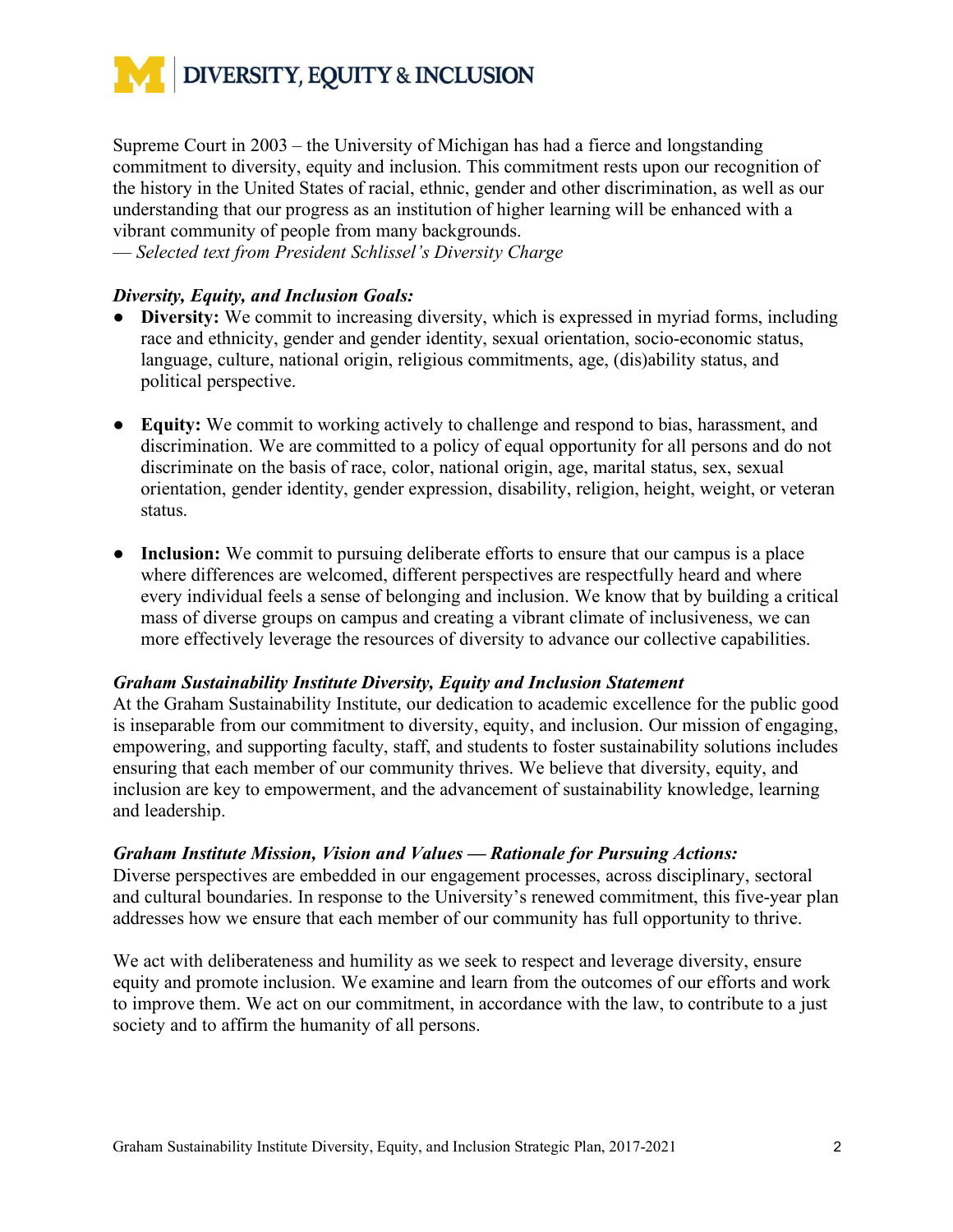

#### **II. Implementation Highlights and Planning Process Used Year Four (2020) Implementation Summary**

The Graham Institute implemented the Year Four DEI strategic plan in the fiscal year 2020. Throughout the year, Graham engaged the team, the greater U-M community, and our partners through discussions at meetings and seminars, as well as other efforts. The Graham diversity website (www.graham.umich.edu/diversity) includes information for faculty, students, staff, partners, and the general public.

#### **Integration into Programs & Administrative Efforts**

To make our commitment clear to all prospective collaborators, partners, and applicants, we continue to include Graham's DEI statement on communications issued by Graham's human resources team (e.g., employment applications), communications team (e.g., website, e-news, publications), and on faculty outreach efforts (e.g., invitations for project funding requests).

Fellowship, scholarship, and grant applications continue to include an essay question about DEI (in addition to Graham's DEI statement) on application materials.

#### **Communication**

The Graham Institute shares and promotes information about campus-wide DEI efforts and activities through email, social media, articles, summaries, and the Institute's website. Regular, consistent updates about the Institute's progress on our DEI strategic plan help staff understand and leverage the resources available to them. Staff are encouraged to take personal initiative to advance DEI priorities in their own work. For example, program managers are responsible for ensuring their materials include DEI-related information, and all staff use a DEI lens, broadly defined, to select speakers, advisors, and topics.

Science outreach and communications for both internal and external audiences continue to reflect the ways Graham engages with a variety of communities and a diverse group of students involved in sustainability scholarship. Special care is taken to broaden the range of stakeholders and potential collaborators we reach, and to reach those partners where they are, using the communication tools and techniques they prefer. Care is also taken to make sure the text and imagery in our communications resonate with a broad range of recipients with different backgrounds and experiences.

#### **Local and Global Perspectives of DEI & Sustainability**

Since the Graham Institute is not a tenure home or degree granting, our efforts focus on facilitating and amplifying engaged research and fieldwork conducted by faculty and students in other units throughout the university. We show strong preference for work that 1) takes diversity, equity, and inclusion into consideration, 2) serves underserved communities on local to global scales, 3) co-creates solutions with those who are most affected by the issue.

Through the Planet Blue Ambassadors (PBA) Program, the Graham Institute provides opportunities for all members of the U-M community across all three campuses to engage in the environmental and social aspects of sustainability. Examples include: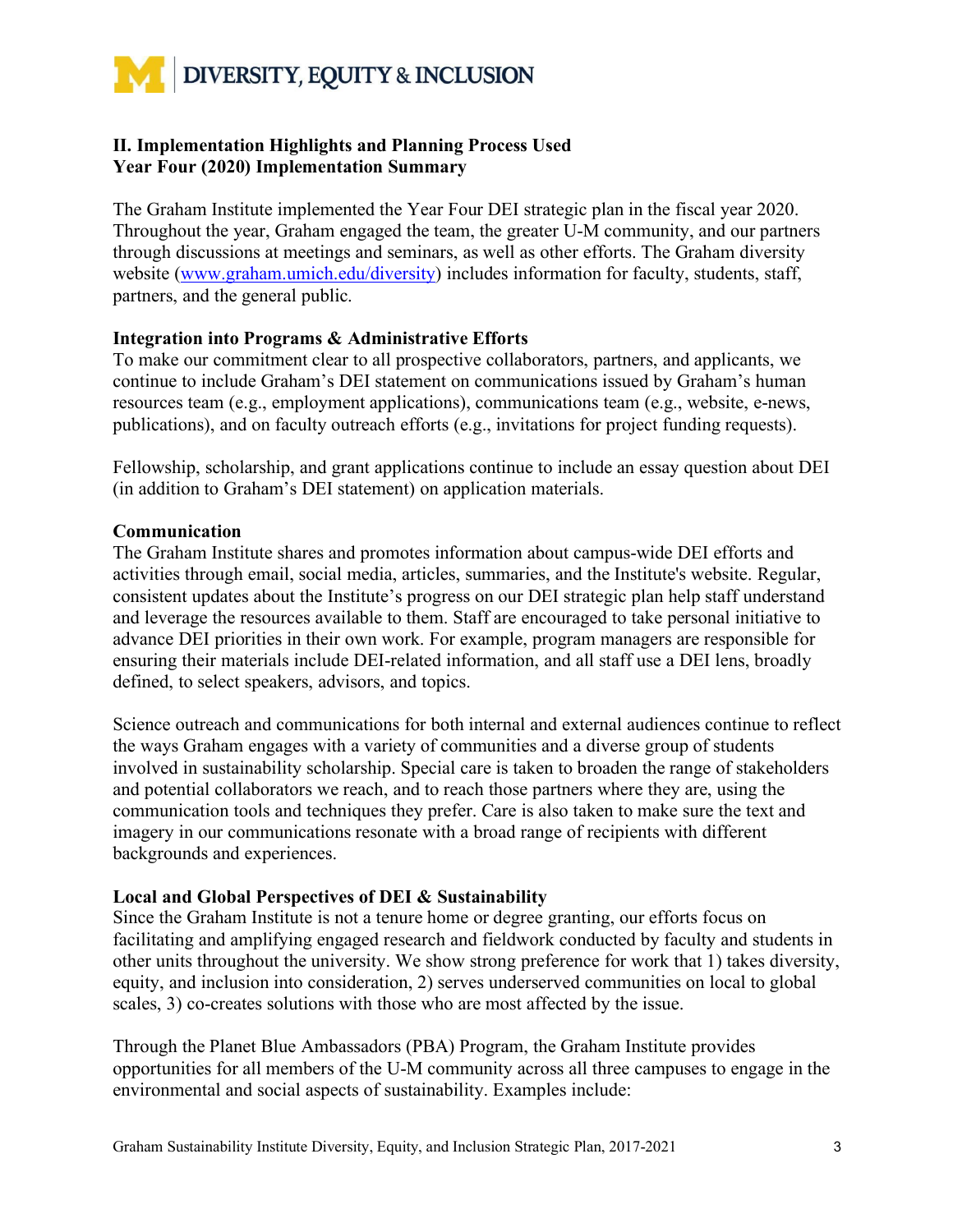- PBA training on Canvas well-advertised and easily accessed by all students, faculty, and staff, with a growing resource library related to social and environmental justice.
- DEI content and links to additional resources in the majority of monthly PBA newsletters.
- A new PBA blog (pba.umich.edu) that fosters inclusion and belonging within this diverse, widely dispersed group.

Graham's co-curricular educational programs, notably the Dow Sustainability Fellows Program and the Graham Sustainability Scholars Program, enable students to gain real-world skills as they help underserved communities achieve greater sustainability. Recent projects include helping low-income and indigenous communities in the western upper peninsula of Michigan achieve energy equity, helping local government ensure access to clean, safe drinking water for all residents of Mexico City, co-developing green space through community engagement in Detroit, and more.

In partnership with the Mott Foundation and working with community members from Detroit, Flint, Lansing, and other communities, Graham's Water Center developed materials for Michigan residents at risk of lead exposure through water lines to understand their new rights under Michigan's recently revised lead and copper rule, as well as proactive ways they can protect themselves. Working with community advisory groups, the Water Center used offline community networks and peer groups to disseminate the information. Social media and Google segmentation tools also helped the Water Center reach isolated people across Michigan who needed the information.

Funding was renewed by NOAA for the Water Center to host the National Estuarine Research Reserve Science Collaborative, which focuses on user-driven collaborative research, assessment, and transfer activities to help the people in the communities where the research takes place.

Both the U-M Sustainability Experts Database (maintained by Graham) and our student project profiles include United Nations Sustainable Development Goals (SDGs) served. The UN's SDGs thoroughly incorporate diversity, equity, and inclusion principles.

#### **Events Facilitated for U-M Staff and Students**

The following activities provided staff and students with local-to-global perspectives of sustainability, with a focus on engagement and cross-cultural communication. Presenters demonstrated how they actively engage communities, stakeholders, and partners in the work they do.

- September 2019: Researchers and co-investigators from all three U-M campuses came together to share and learn how university resources can be leveraged to maximize public and community impact in research. This interactive event was called "*Intersections for Engaged Research*" and was hosted in part by Graham's EmOpps program.
- December 2019: PBA event dedicated to ways of having a sustainable, healthy and toxinfree holiday with less waste. Also included were multiple resources on tips for making holiday events inclusive.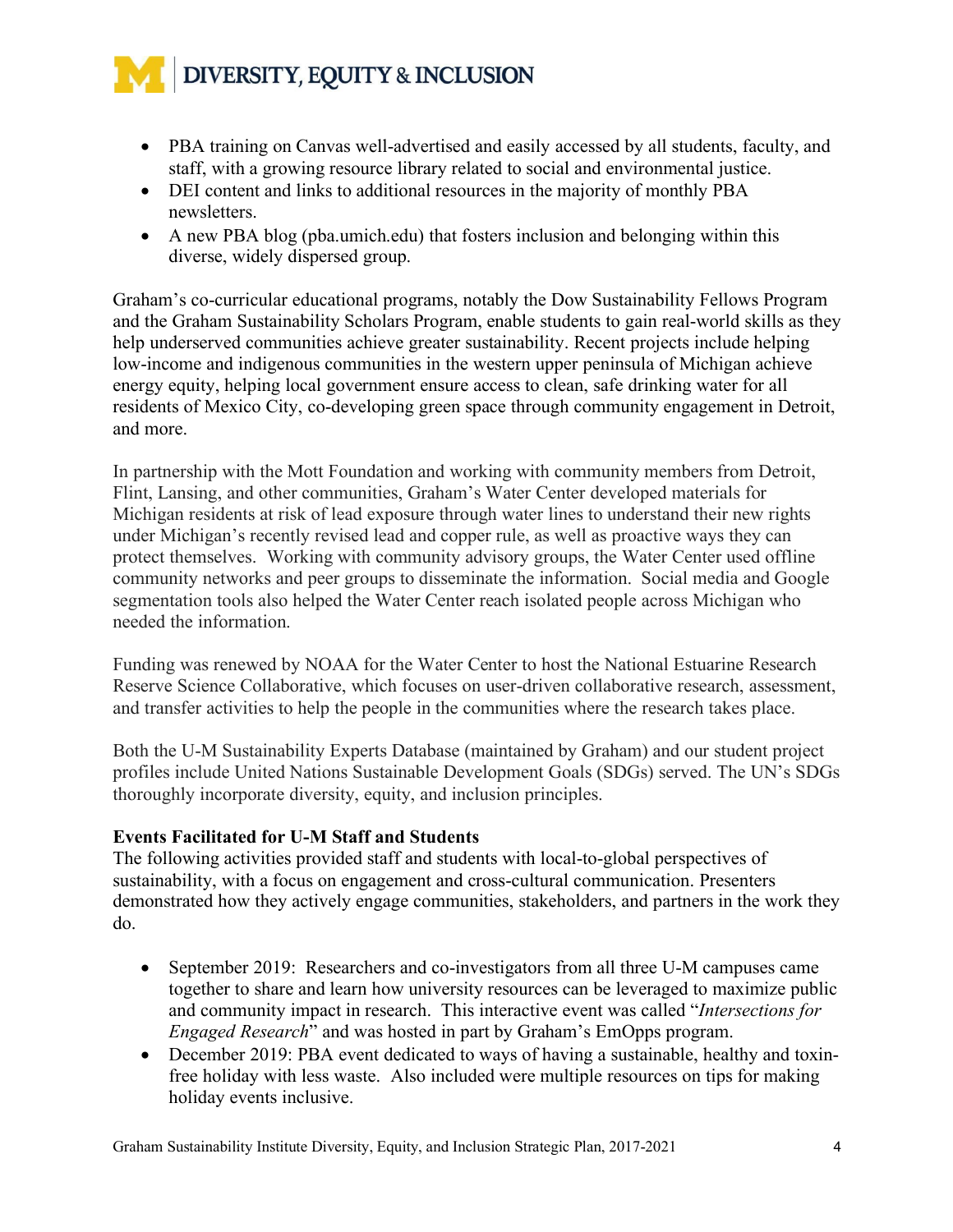• Spring 2020 (cancelled) *"Water@Michigan"* was planned to bring together faculty researchers with staff and faculty whose primary emphasis is DEI. Unfortunately, the event has been cancelled/postponed due to the COVID-19 pandemic.

#### **Student Sustainability Initiative (SSI) Board & DEI**

The Graham Institute again provided oversight and guidance to the Student Sustainability Initiative, which has begun a summer transition to the Student Sustainability Coalition. Graham's involvement helped the organization evolve to meet the needs of a broader swath of students, have greater impact across campus, and foster a broadening definition of what sustainability means in our world today. The organization's grants are designed to help students across all disciplines and backgrounds address sustainability challenges through their own unique lens, and DEI issues are a significant consideration in their evaluation of potential grants.

#### . **Student Outreach**

Through our efforts to recruit students to our co-curricular educational programs, as well as the programs themselves, Graham demonstrates to a host of students the connection between sustainability and diversity, equity, and inclusion. We use these platforms to promote meaningful discussion, activities, and engagement on DEI and sustainability. The results of student surveys conducted through our educational programs indicate that students who completed one of the programs understand and can describe the intersection of DEI and sustainability as it relates to them, both on a personal level and professionally. Surveys also show that students in the program learn to understand the many ways that diverse, interdisciplinary teams lead to better results.

#### **Graham DEI Team**

The DEI initiative at the Graham Institute has shown significant progress in Year Four. In addition to the appointment of a new DEI Lead, support from leadership, and a concerted effort across the institute to elevate the initiative, we can attribute our progress to collaboration between the Culture Club, the staff at large, and the DEI Planning Team.

The Planning Team established specific activities and metrics, while the Culture Club and broader staff engaged in implementing these plans. Staff requests for one-time policy changes or updates to existing policies and communication procedures were completed promptly. These and other efforts contributed to ensuring Graham remains a welcoming place to work, study, and collaborate for students, faculty, staff, and external partners. Staff training and fostering discussions about DEI will continue on an ongoing basis.

#### **2020 DEI Planning Team:**

- Mary Kay Phelps, Executive Secretary
- Andrew Horning, Managing Director

#### **Planning Process Summary:**

- *Summary of Team Charge:*
	- o The Graham DEI Team is responsible for developing DEI plans on behalf of the Graham Institute; seeking feedback from key constituencies; summarizing or gathering summaries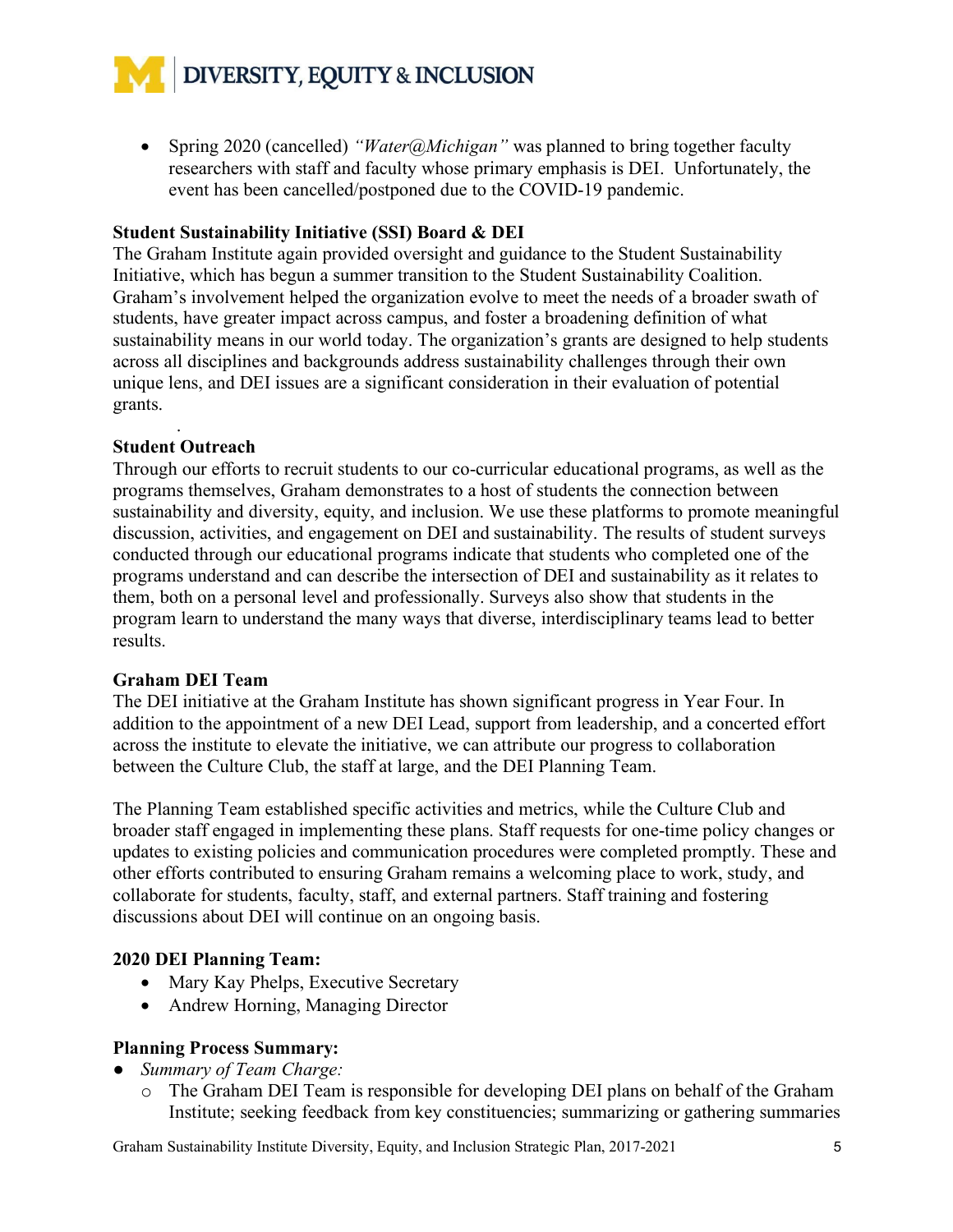of key findings; communicating these findings with others; and, assisting the Graham Administration with measuring progress toward specific goals and activities.

- *Process used to collect data:* 
	- o In-person planning team meetings to discuss strategic plan objectives, actions, successes, challenges, and year three implementation highlights. Contributions to the plan from team members made via Google docs and email.
- *Sources of data*:
	- o Graham Culture Club
	- o Graham Staff Survey
	- o Graham Institute Diversity Reports (2013-2016)
	- o U-M Human Resources Information Services
	- o U-M Registrar's Office
	- o U-M Staff Climate Survey & Unit Level data results
	- o Dow Fellows Program activities and student-led project reports
	- o Graham Scholars Program activities
	- o Emerging Opportunities Program activities and faculty-led project reports
	- o Water Center Program activities and research team project reports
- *Process used to analyze data:*
	- o Reviewed, discussed, and summarized data
	- o Reviewed and revised priority goals and actions
- *Action idea generation activities:*
	- o Individual contributions from planning team members and discussion among team
- *Summary of engagement activities:*
	- o Various events and scholarly activities
	- o SSI Board DEI representative will continue
	- o Communication efforts via email, the Graham DEI website, social media, and other sources

#### **III. Data and Analysis: Key Findings**

#### *Summary of Data*

The types of data collected, analyzed and summarized include the Graham staff survey, Graham Culture Club input, and student input collected via surveys. Summary data from engagement activities reflects the overall scope of ideas presented, which were incorporated into this plan individually as appropriate.

#### *Key Data & Documents:*

- Graham DEI Year Four Action Planning Table
- Graham staff survey results
- U-M DEI guidelines and various documents posted on Graham's diversity website (www.graham.umich.edu/diversity)
- Research project summaries highlighting the intersection of DEI and sustainability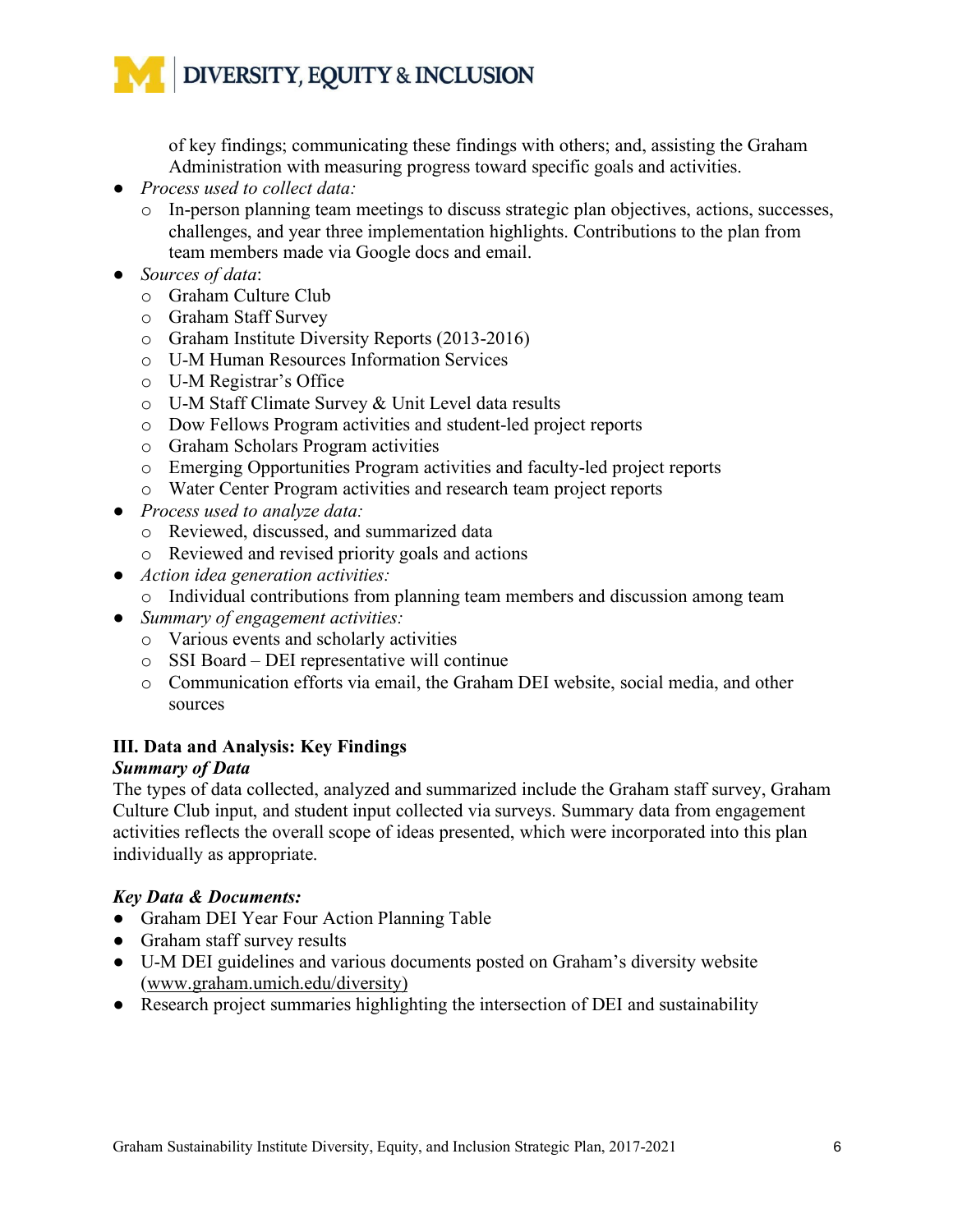

#### *Trends*

- Continued interest among students to work with communities (internal and external to U-M) on diversity, equity, and inclusion issues related to sustainability
- Continued interest among existing staff to make new staff and students feel welcome and included

#### *Themes*

- Social justice (e.g., examples of engagement with tribal, low income, and disadvantaged communities locally and globally); in addition to an interest in learning more about bias.
- Interest in ongoing improvement through research, monitoring and assessment.

#### *Key Findings*

The Graham Institute is continuing to integrate DEI principles into scholarly programs (e.g., Dow Fellows Program and the Graham Sustainability Scholars Program); administrative activities (e.g., job postings, grant and fellowship opportunities); human resources (e.g., staff training, culturally-sensitive social programming especially through the holiday season); communication efforts to promote engagement in programs, and highlight accomplishments and impacts (e.g., website and publications); and outreach efforts (e.g., Planet Blue Ambassador Program and distribution lists).

The Graham Institute has a positive impact in raising awareness about, and promoting engagement in, the intersection of sustainability and diversity among both internal and external audiences through communication channels that highlight research and student efforts.

The attention to action items in each of the four domain areas demonstrates the Institute's commitment to diversity, equity, and inclusion across programs and key audiences internal and external to the Institute.

#### **IV. Strategic Objectives, Measures of Success and Action Plans\***

Graham identified the following objectives and related actions in each of the four domain areas identified by U-M:

- A) Recruitment, Retention and Development
- B) Education and Scholarship
- C) Promoting an Equitable and Inclusive Community
- D) Service

*\*All strategic objectives and related actions will be pursued in accordance with the law and University policy.*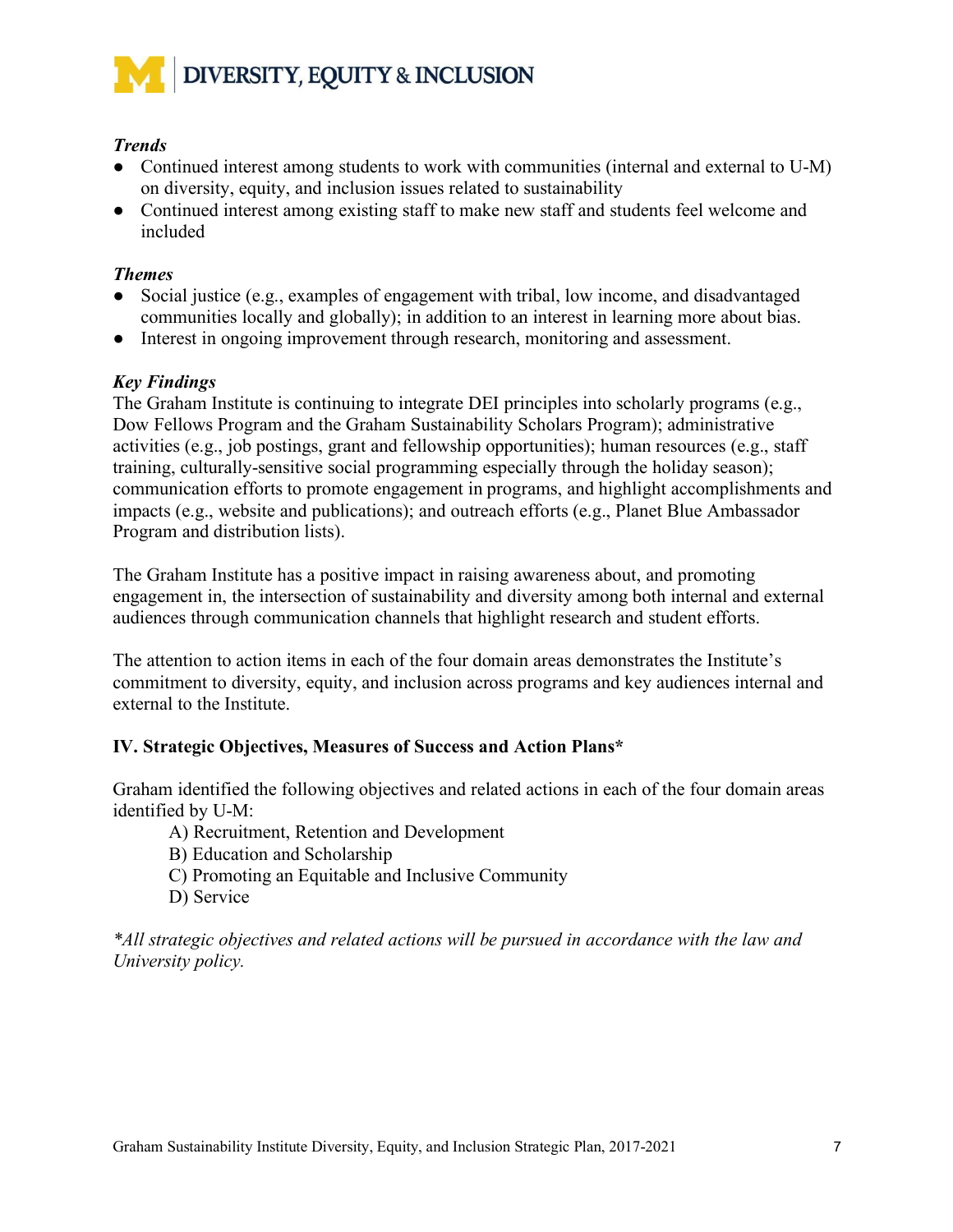

#### **A. Recruitment, Retention and Development**

#### *Staff*

#### *Objective:* **Increase awareness of employment opportunities among diverse groups and work toward a more diverse staff in the Graham Institute.**

#### *Measures of Success:*

- Increased awareness and understanding about Graham's commitment to diversity, equity and inclusion among candidates for positions and new staff.
- Improved composition of staff as determined by changes in diversity over time.
- Increased understanding of Graham's commitment to objectives and actions among current staff members.

#### *FY21 Actions – the Graham Institute will:*

- Continue to include the *Graham Institute DEI Statement* on each employment application.
- Distribute information about open positions widely.
- Request candidates share their views on diversity, equity, and inclusion in their cover letters.
- Allow candidates a minimum of two weeks to apply to opportunities.
- Continue to leverage the U-M an annual staff questionnaire and request unit level data from ODEI to assess awareness about Graham's commitment to diversity, equity and inclusion. Develop summary report on climate within Graham and change over time. Due to resource constraints and privacy concerns, the Graham Institute will not conduct its own climate assessment.
- Continue to ensure new employees receive information about DEI resources and opportunities for training.
- Continue to create and maintain a diversity, equity, and inclusion resources section on the Graham Intranet for staff, which includes information about training, inclusive teaching principles, creating inclusive communities, etc.

#### *Primary DEI Goal:* Diversity

*Other applicable domain:* Promoting an Equitable & Inclusive Community

#### *Objective:* **Ensure all staff members have equal opportunity for career advancement and equal access to professional development support.**

*Measures of Success:* 

- Increased awareness and understanding about Graham's commitment to and support of career advancement and professional development opportunities.
- Increased availability of career advancement opportunities in Graham and number of staff using professional development support.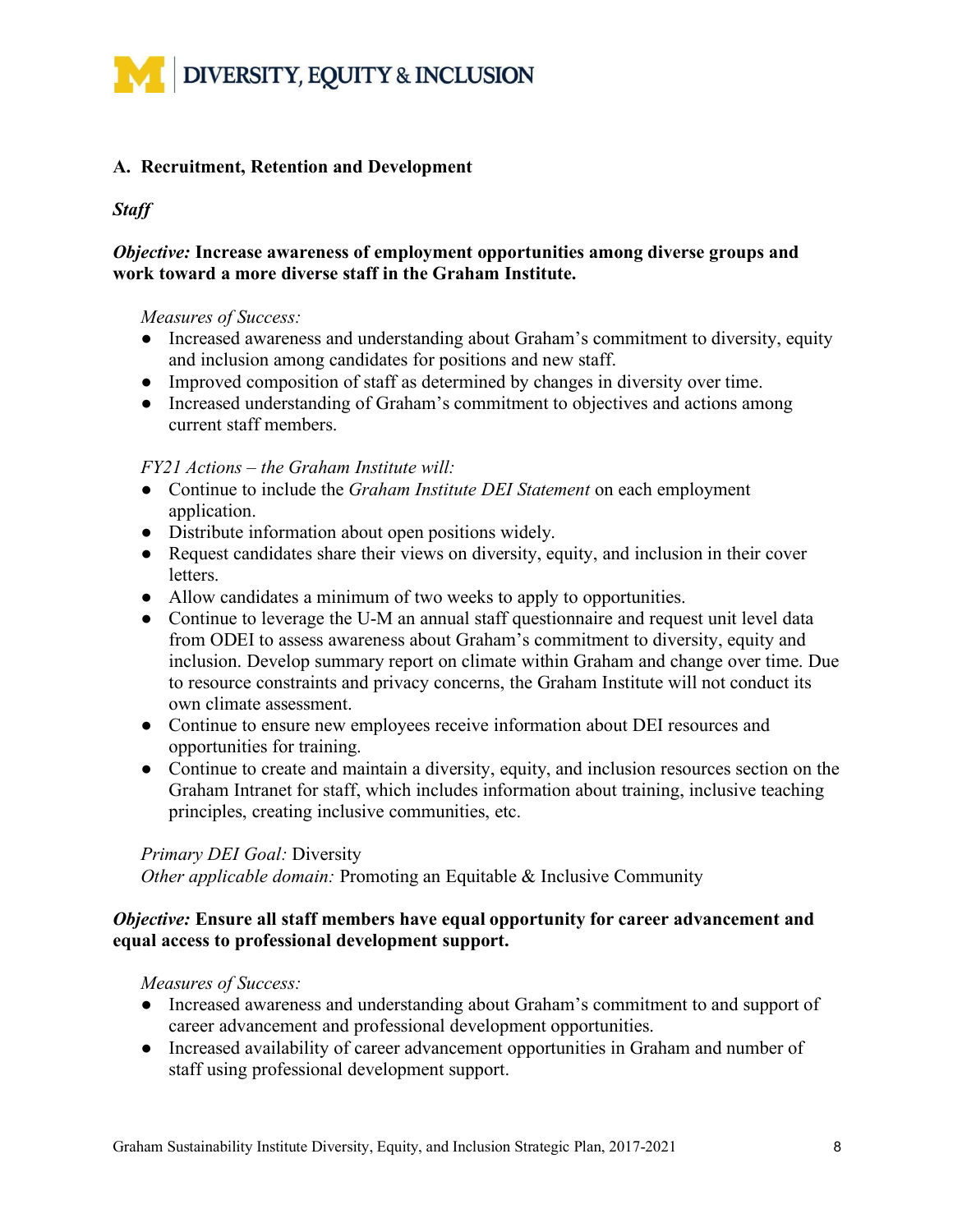#### *FY21 Actions – the Graham Institute will:*

- Continue to encourage staff to participate in at least one professional development opportunity each year.
- Continue to collect and report on professional development training completed by staff.
- Conduct an annual staff questionnaire to assess awareness about Graham's commitment to staff professional development. Develop summary report on climate within Graham and change over time.
- Promote the use of the U-M Career Navigator to learn about career pathways at Graham and throughout U-M.

#### *Primary DEI Goal:* Equity

*Other applicable domain:* Promoting an Equitable & Inclusive Community

#### *Objective:* **Ensure all staff members have a clear understanding of Graham's formal pathway for effective conflict resolution.**

#### *Measures of Success:*

- Increased awareness and understanding of Graham's policies and procedures regarding conflict resolution.
- Cases of conflicts are handled appropriately and lead to satisfactory resolution.

#### *FY21 Actions – the Graham Institute will:*

● Promote awareness of the *Graham Institute Diversity, Non-discrimination and Conflict Resolution Policy and Procedure,* which includes formal pathways for conflict resolution, and remind staff about policy annually.

#### *Primary DEI Goal:* Equity

*Other applicable domain:* Promoting an Equitable & Inclusive Community

#### *Objective:* **Increase deliberate efforts to ensure Graham is a place where differences are welcomed, different perspectives are respectfully heard, and where every individual feels a sense of belonging and inclusion.**

#### *Measures of Success:*

● Increased awareness and understanding about Graham's efforts to increase inclusion among staff.

#### *FY21 Actions – the Graham Institute will:*

- Check-in with new staff at six months (supervisor and HR).
- Continue encouraging staff to participate in staff socials and regular staff meetings.
- Continue to ensure existing staff and faculty receive ongoing diversity training and skill building by dedicating at least one monthly staff meeting each year to focus on issues of diversity, equity, and inclusion (e.g., trainings, skill building, reflections, etc.) and encourage ongoing discussion via staff meetings, social events, and informal interactions.
- Continue to create and distribute resource materials on how to facilitate diverse and inclusive meetings and events.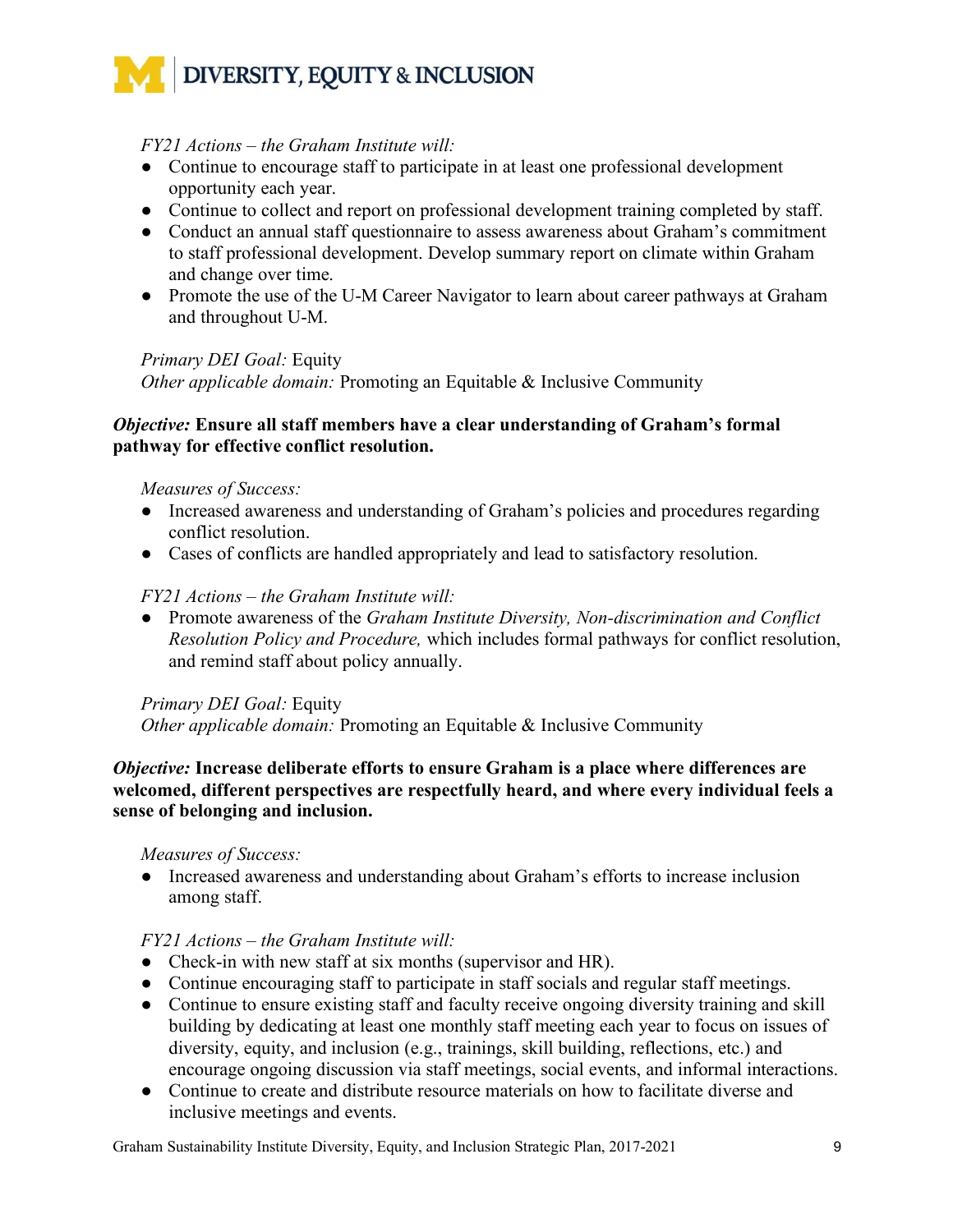- Continue to leverage the U-M annual staff climate questionnaire and review unit level data from ODEI to assess awareness about Graham's commitment to diversity, equity and inclusion. Develop summary report on climate within Graham and change over time. (The Graham Institute will not conduct a separate questionnaire.)
- Continue to encourage supervisors/managers to practice engaged leadership and provide regular feedback to staff throughout the year (e.g., acknowledging accomplishments, noting possible improvement, evaluating priorities, etc.).
- Continue to encourage staff to engage in self-assessment (e.g., identify areas of strengths and potential improvement) to strengthen professional relationships and excel at collaborative efforts.

#### *Primary DEI Goal:* Inclusion

*Other applicable domain:* Promoting an Equitable & Inclusive Community

#### *Students*

#### *Objective:* **Increase awareness of scholarship and fellowship opportunities among diverse groups, and work toward a more diverse student body in Graham programs.**

#### *Measures of Success:*

- Increased awareness and understanding about Graham's commitment to diversity, equity and inclusion among applicants for scholarships and fellowships.
- Improved composition of students engaged in Graham-administered programs as determined by changes in diversity over time.
- Increased understanding of Graham's objectives and actions among current students.

#### *FY21 Actions – the Graham Institute will:*

- Continue to include a brief essay question focused on diversity and inclusion on each application for educational programs, grants, scholarships, and internships, and distribute information about these opportunities widely.
- Continue to include the *Graham Institute DEI Statement* on all applications.
- Continue to support student engagement in DEI issues relevant to sustainability efforts.
- Continue to review education program recruitment language annually to ensure it is inclusive of wide-ranging and diverse perspectives, related to sustainability.
- Continue to leverage U-M student data to monitor and assess and change over time.

#### *Primary DEI Goal:* Diversity

*Other applicable domain:* Promoting an Equitable & Inclusive Community

#### *Objective:* **Increase awareness of student employment opportunities among diverse groups and work toward a more diverse staff in the Graham Institute.**

#### *Measures of Success:*

● Continue to increase awareness and understanding about Graham's commitment to diversity, equity and inclusion among candidates for new student staff positions.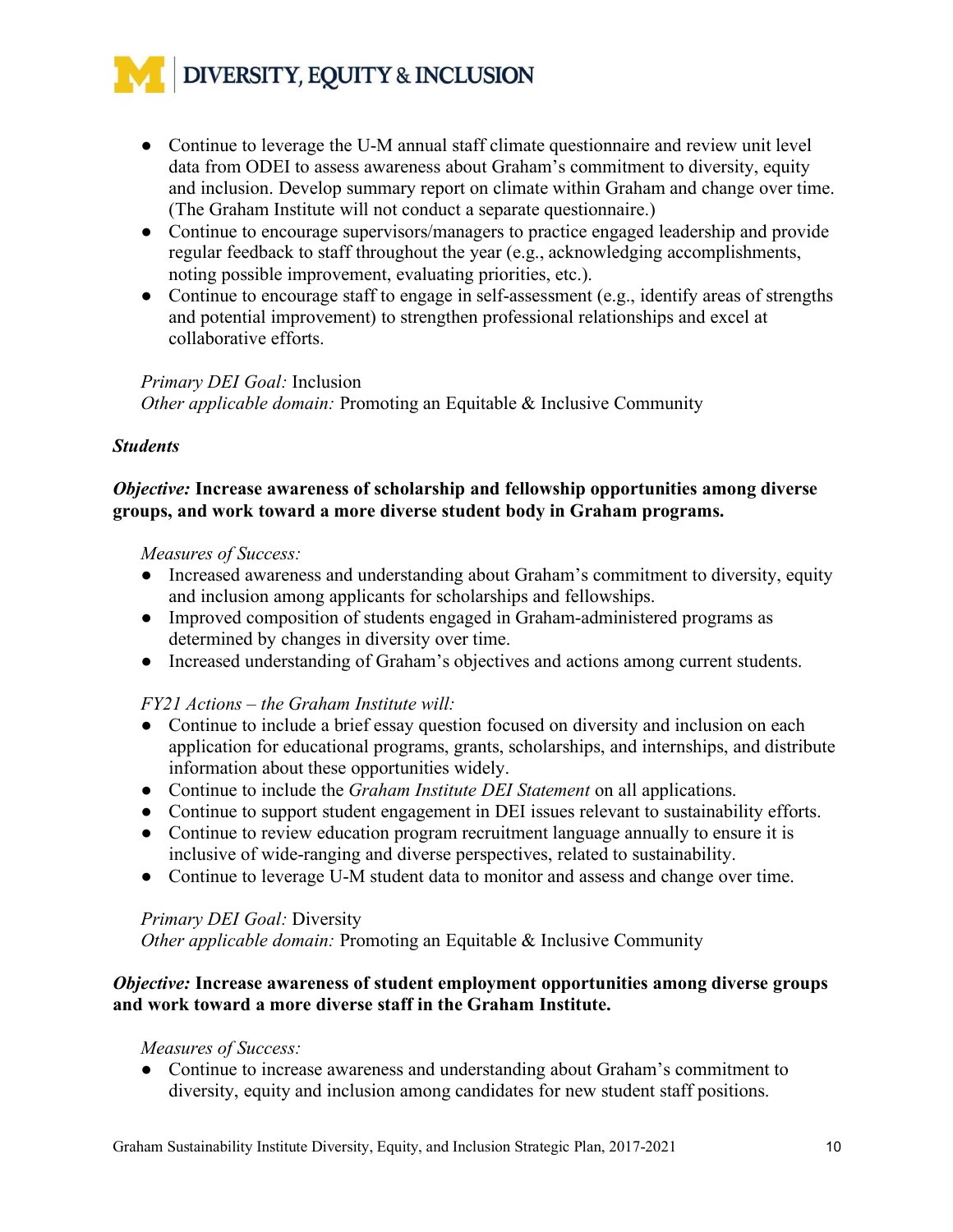- Continue to improve the composition of student staff, as determined by changes in diversity over time.
- Continue to increase understanding of and commitment to Graham's objectives and actions among current student staff members.

#### *FY21 Actions – the Graham Institute will:*

- Continue to include the *Graham Institute Diversity, Equity and Inclusion Statement* on each student employment application
- Distribute information about open positions widely
- Request candidates share their views on diversity, equity, and inclusion in their cover letters
- Allow candidates a minimum of two weeks to apply to opportunities.

#### *Primary DE&I Goal:* Diversity

*Other applicable domain:* Promoting an Equitable & Inclusive Community

#### *Objective:* **Ensure students have a clear understanding of Graham's formal pathway for effective conflict resolution.**

#### *Measures of Success:*

- Continue to increase awareness and understanding about Graham's policies and procedures regarding conflict resolution.
- Continue to ensure cases of conflicts are handled appropriately and lead to satisfactory resolution.

#### *FY21 Actions – the Graham Institute will:*

● Continue to promote the *Graham Institute Diversity, Non-discrimination and Conflict Resolution Policy and Procedure,* which includes formal pathways for conflict resolution and remind students about policy annually via email.

#### *Primary DEI Goal:* Equity

*Other applicable domain:* Promoting an Equitable & Inclusive Community

#### *Faculty, Alumni and External Partners*

#### *Objective:* **Increase awareness of leadership opportunities among diverse groups and work toward more diverse advisory bodies engaging with and advising the Graham Institute.**

*Measures of Success:* 

- Increased awareness and understanding about the Graham Institute's commitment to DEI among prospective advisory board members.
- Improved composition of advisory boards as determined by changes in diversity over time.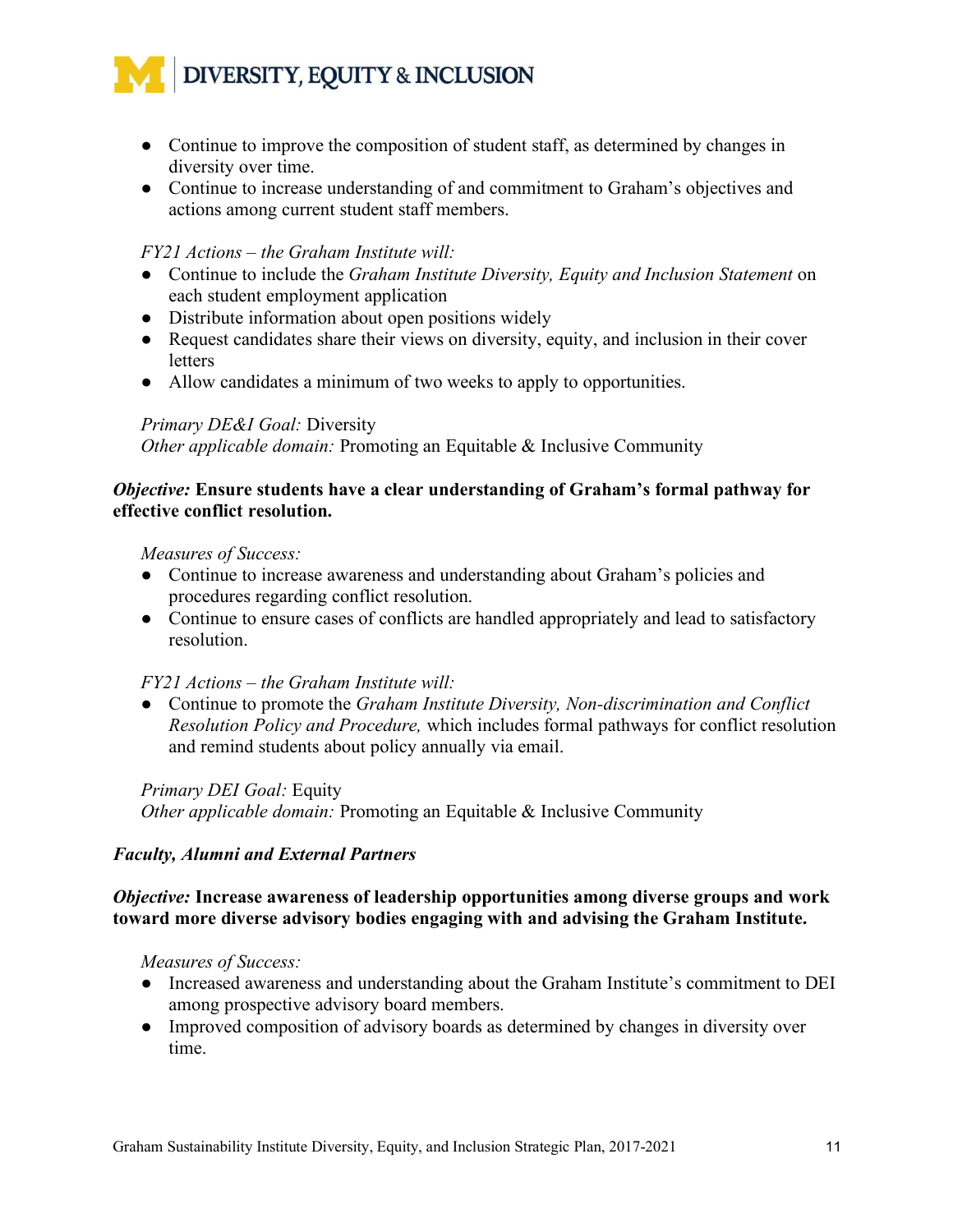#### *FY21 Actions – the Graham Institute will:*

- Continue to include the *Graham Institute DEI Statement* on each invitation to serve on Institute and Center advisory boards.
- Utilize current board member networks to assist with increasing diverse board representation.
- Fill board positions by invitation to ensure a diverse range of experiences and perspectives.
- Continue to monitor climate within Graham and change over time, and assess diverse representation.

#### *Primary DE&I Goal:* Diversity

*Other applicable domain:* Promoting an Equitable & Inclusive Community

#### **B. Education and Scholarship**

#### *Students*

#### *Objective:* **Integrate diversity, equity, and inclusion into scholarly programs and curricula.**

#### *Measures of Success*

- Increased awareness about the Graham Institute's commitment to diversity, equity and inclusion among students engaged in educational programs.
- Discussions about diversity, equity and inclusion issues related to sustainability occur in formal institute programming.
- Development and availability of sustainability curricula demonstrating best practices for addressing diversity, equity and inclusion issues.

#### *FY21 Actions – the Graham Institute will:*

- Continue to create additional resources that highlight the intersection of diversity, equity, and inclusion and sustainability through the Institute's initiatives.
- Encourage students to participate in ongoing diversity programming offered by schools/colleges and others (e.g., Common Ground, Ginsberg, etc.) and encourage ongoing discussion via meetings, social events, and informal interactions.
- Continue to support a DEI student position on the Student Sustainability Initiative (SSI) board with responsibility for leading ongoing campus-wide DEI efforts and serving on Graham's DEI planning team, depending on Provost's support.
- Conduct an annual student questionnaire to assess awareness about Graham's commitment to integrating diversity, equity and inclusion into scholarly programs and curricula.
- Include specific questions about assessing DEI as part of annual student program assessments.
- Leverage the U-M data, as available, to assess campus climate overall. (The Graham Institute will not conduct a separate questionnaire.)

#### *Primary DEI Goal:* Diversity

*Other applicable domain:* Promoting an Equitable & Inclusive Community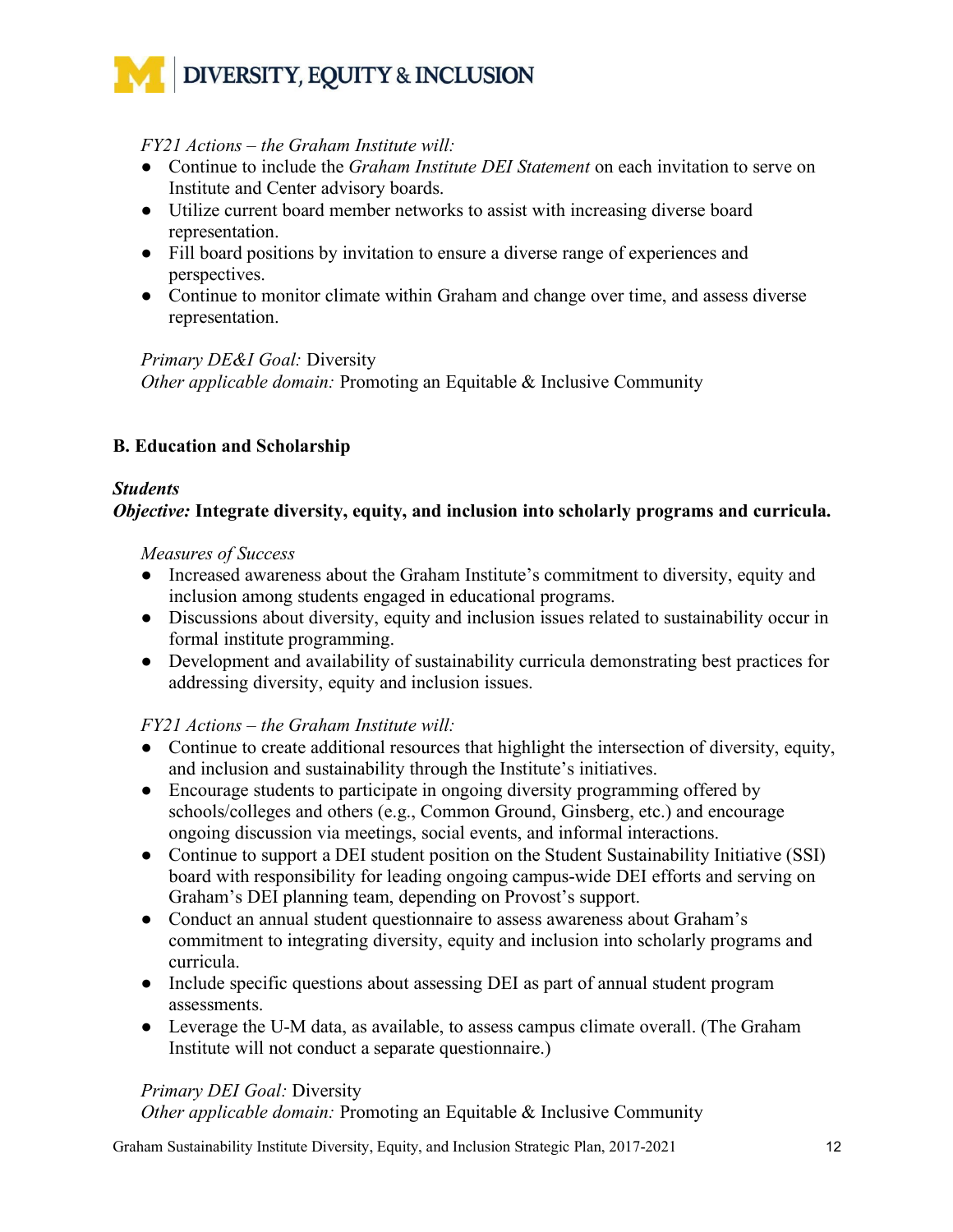#### *Faculty & Staff*

#### *Objective:* **Integrate diversity, equity, and inclusion into scholarly programs and curricula.** *Measures of Success*

- Increased awareness and understanding about the Graham Institute's commitment to diversity, equity and inclusion among faculty and staff engaged in educational programs.
- Discussions about diversity, equity and inclusion issues related to sustainability occur in formal institute programming.
- Development and availability of new sustainability curricula demonstrating best practices in addressing diversity, equity and inclusion issues.

#### *FY21 Actions – the Graham Institute will:*

- Continue to instruct faculty and staff to foster discussions about how DEI may enhance fieldwork, engagement with practitioners and stakeholders, and student experiences.
- Leverage the U-M questionnaire data to assess awareness of DEI among faculty and staff. (The Graham Institute will not conduct a separate questionnaire.)
- Develop summary report on climate within Graham and change over time.

#### *Primary DEI Goal:* Diversity

*Other applicable domain:* Promoting an Equitable & Inclusive Community

#### **C. Promoting an Equitable and Inclusive Community**

#### *Staff and Students*

*Objective:* **Actively communicate messages about diversity, equity and inclusion; promote opportunities to engage in sustainability and diversity; and, increase the diversity of the Graham community and affiliates.** 

*Measures of Success:*

- Inclusion of the *Graham Institute DEI Statement* in key publications is noted by a variety of constituents.
- Participants involved in planning rate the process positively and future iterations of the diversity strategic plan are received favorably.

#### *FY21 Actions – the Graham Institute will:*

- Include the *Graham DEI Statement* prominently in key publications (e.g., website, annual report, and funding opportunities).
- Continue to solicit staff and student responses about the diversity strategic plan; Graham Diversity Planning Team will review comments and incorporate changes as appropriate into future iterations of strategic plan.
- Continue to schedule meetings to review and discuss the Graham DEI plans, goals and activities with students and staff.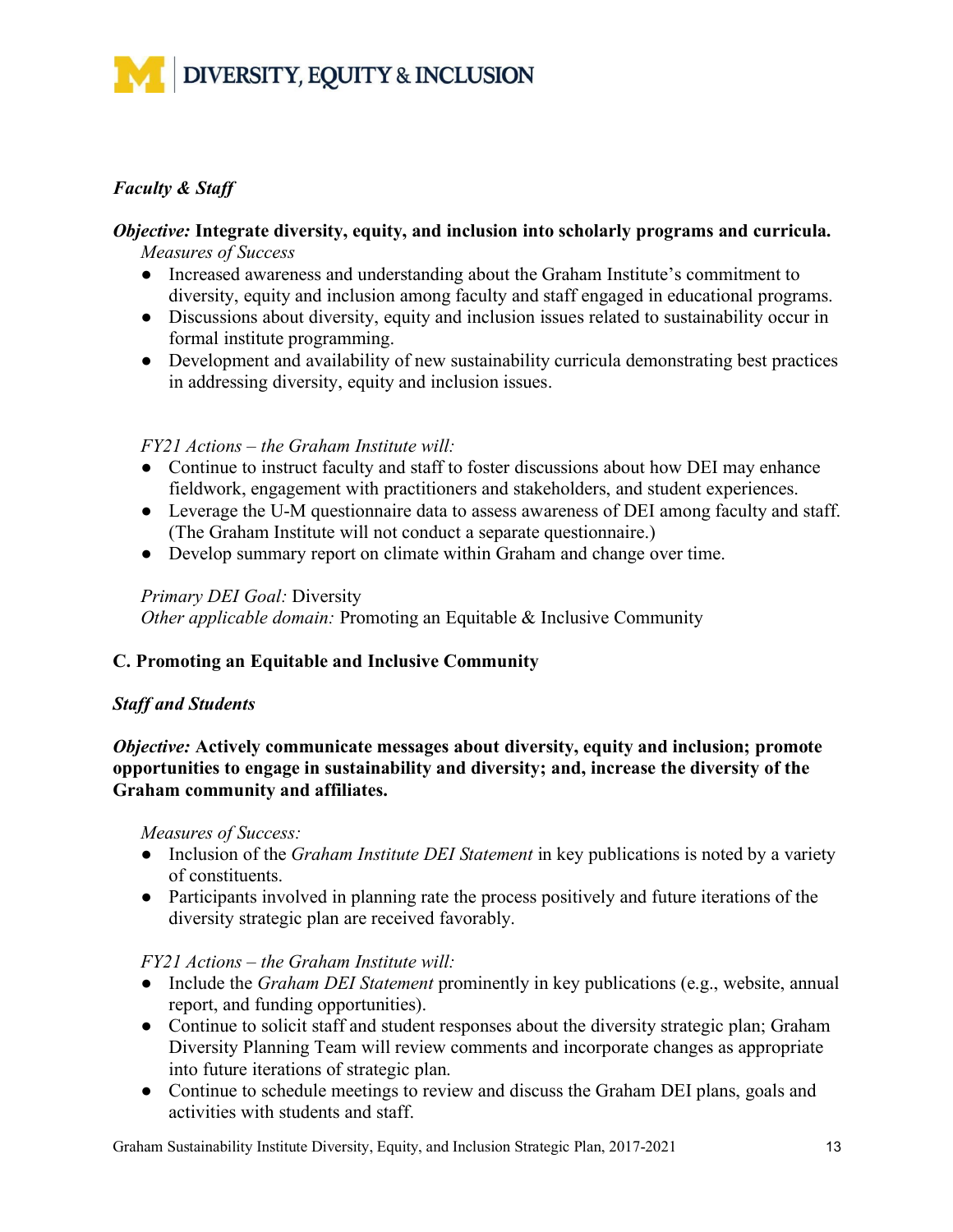- Continue to enhance the Planet Blue Ambassador Training Community module to foster deeper engagement in the intersection of diversity, equity, inclusion and sustainability.
- Continue to support student-initiated efforts to address issues of DEI as they relate to sustainability programs across campus.
- Continue to monitor and assess climate within Graham and change over time.

#### *Primary DEI Goal:* Inclusion

*Other applicable domain:* Education and Scholarship and Recruitment, Retention and Development

*Objective:* **Educate our community on sexual and gender-based misconduct prevention in an effort to promote a safe and supportive environment for all members to work, learn, and thrive.**

#### *FY21 Actions – the Graham Institute will:*

- Support central efforts to educate faculty, staff and students on the forthcoming University of Michigan Policy on Sexual and Gender-Based Misconduct prevention ("umbrella policy").
- Develop and socialize unit-specific value statements that align and reinforce the forthcoming university level values that promote culture and climate change consistent with both the Diversity, Equity & inclusion, and Sexual and Gender-Based Misconduct Prevention work that is already underway.

*Primary DEI Goal:* Inclusion *Other applicable domain:* Diversity

#### *Faculty, Alumni and External Partners*

*Objective:* **Actively communicate messages about diversity, equity and inclusion; promote opportunities to engage in sustainability and diversity; and, increase the diversity of the Graham community and affiliates.** 

#### *Measures of Success:*

- Inclusion of the *Graham Institute Diversity, Equity and Inclusion Statement* in key publications is noted by a variety of constituents.
- Participants involved in planning rate the process positively and future iterations of the diversity strategic plan are received favorably.

#### *FY21 Actions – the Graham Institute will:*

- Continue to include the *Graham Institute DEI Statement* prominently in key publications (website, annual report, funding opportunities, program description, etc.).
- Continue to annually share plan updates and progress with, and request feedback from, key advisory bodies composed of U-M faculty and external partners.
- Continue to monitor and assess climate within Graham and change over time.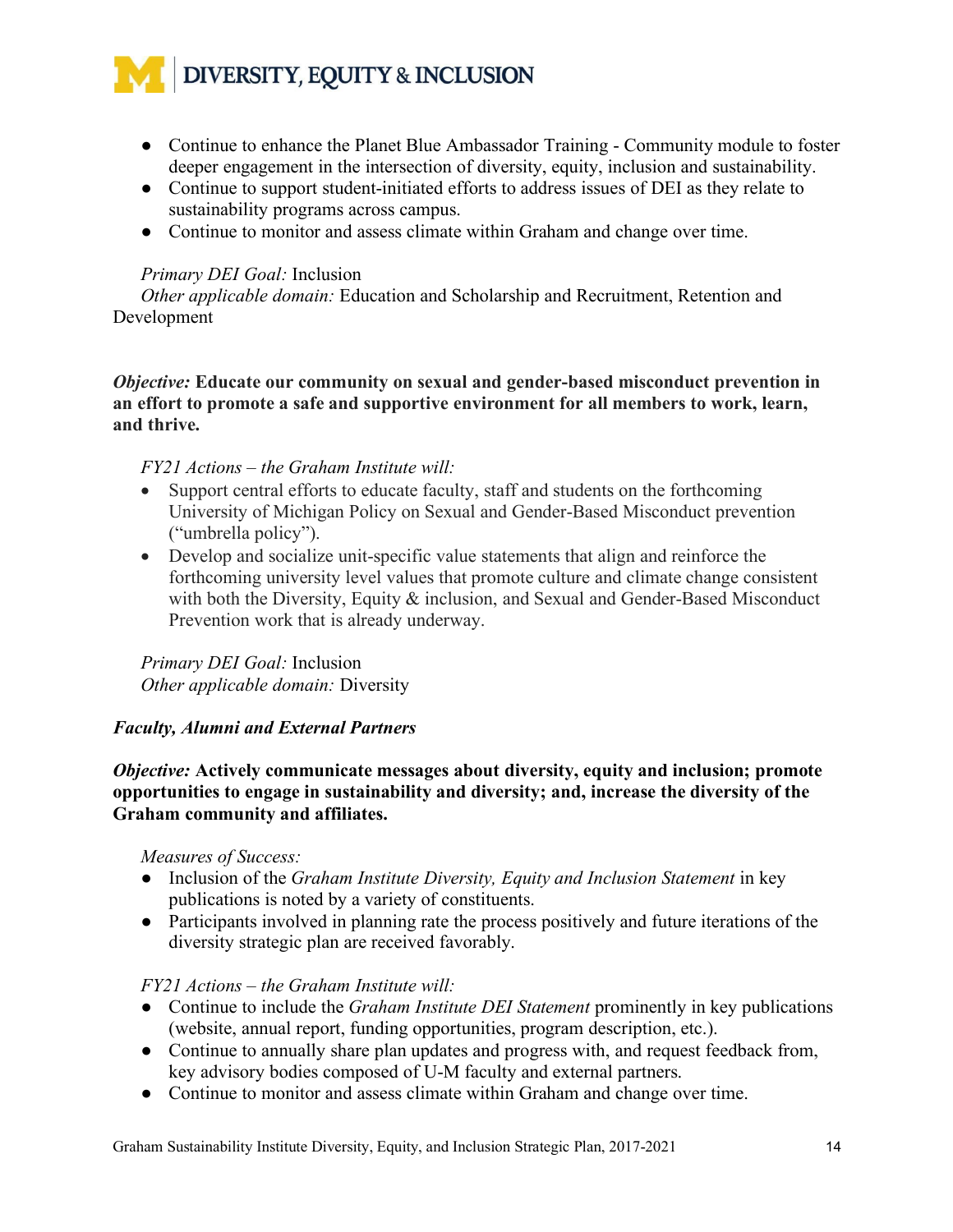#### *Primary DEI Goal:* Inclusion

*Other applicable domain:* Education and Scholarship and Recruitment, Retention and Development

#### **D. Service**

*Staff*

#### *Objective:* **Identify and implement communication methods to increase diversity, equity and inclusion in key publications, program promotional efforts, and daily activities.**

#### *Measures of Success:*

- Distribution methods and lists for news, job, and funding opportunities include organizations committed to a policy of equal opportunity for all persons, including those that address issues of race, color, national origin, age, marital status, sex, sexual orientation, gender identity, gender expression, disability, religion, height, weight, or veteran status [based on the U-M non-discrimination statement].
- Websites managed by the Graham Institute reflect messages of diversity, equity and inclusion, are ADA accessible, and include images that are a reflection of our commitment to inclusivity.

#### *FY21 Actions – the Graham Institute will:*

- Continue to convey the Institute's sustainability vision for the future by incorporating diversity, equity, and inclusion into the Institute's new Strategic Plan and its vision, mission and values.
- Continue to collect information to develop a broader, more comprehensive distribution list. Graham leaders and staff will add diverse groups and centers to distribution lists to broaden engagement.
- Continue to include both written and visual information about the Graham Institute's commitment to diversity, equity and inclusion in communication and public outreach efforts, including the website, presentations, and other promotional tools, and specifically include the *Graham Institute DEI Statement* in Graham communications and outreach tools.
- Continue to communicate how the Graham Institute and partners are making a difference in sustainability knowledge, learning and leadership by selecting key projects/initiatives that fit the lens of DEI, and highlight these through outreach efforts.
- Continue to implement better distribution methods to include a comprehensive list of organizations committed to a policy of equal opportunity for all persons, including those that address issues of race, color, national origin, age, marital status, sex, sexual orientation, gender identity, gender expression, disability, religion, height, weight, or veteran status; and update lists annually.
- Continue to implement a marketing and outreach plan to promote the use of the enhanced Planet Blue Ambassador Community module demonstrating diversity and inclusion in sustainability activities.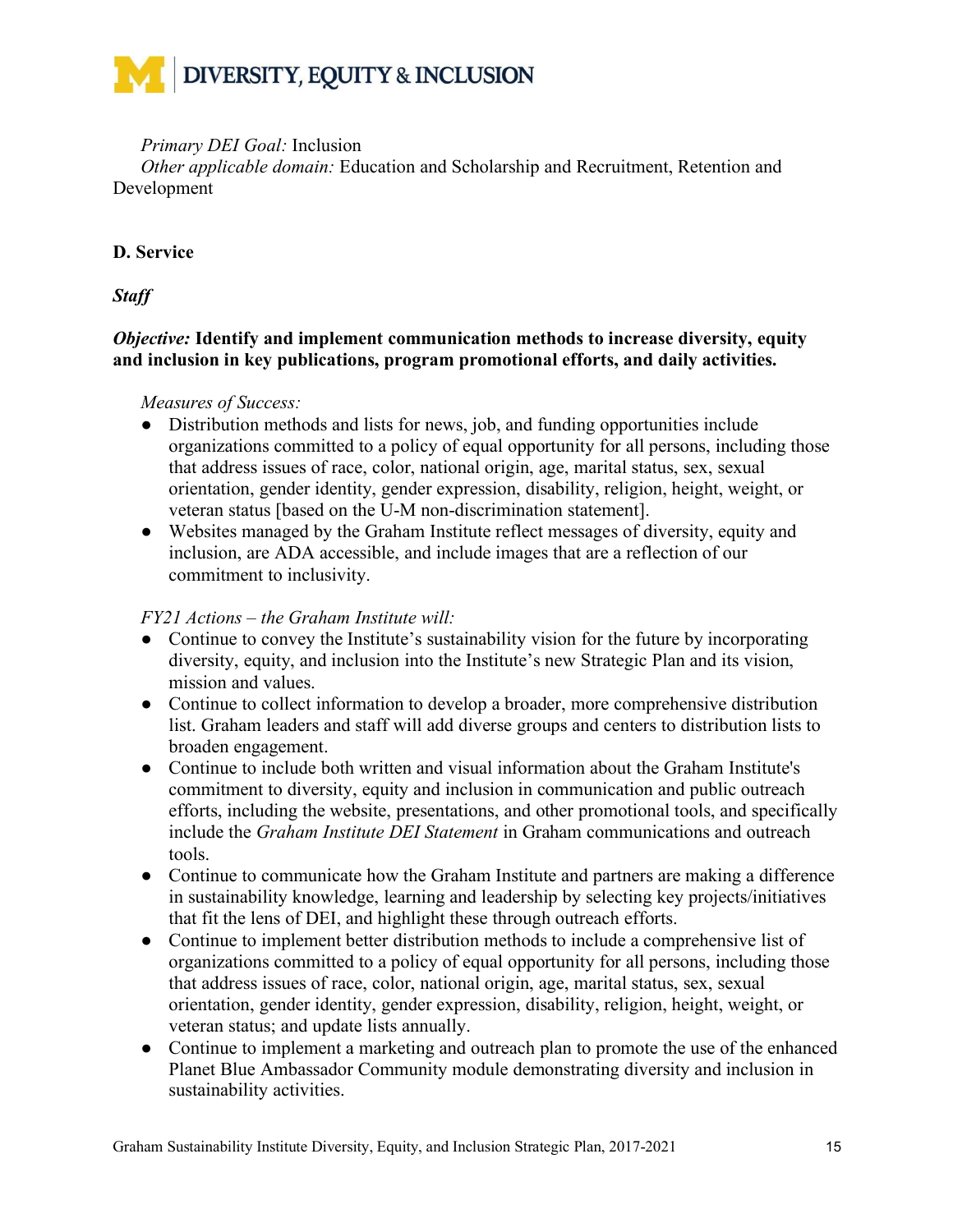- Continue to leverage the U-M DEI public campaign, led by the President and Provost, which positions diversity and an inclusive campus climate as core values of the U-M (General Recommendations, Office of the Provost, Committee on Diversity, Equity and Inclusion, 13 recommendations).
- Continue to raise awareness about the intersection of DEI and sustainability.
- Continue to monitor and assess climate within Graham and change over time.

*Primary DEI Goal:* Inclusion *Other applicable domain:* Diversity

#### *Students, Faculty, Alumni and External Partners*

#### *Objective:* **Identify and implement communication methods to increase diversity, equity and inclusion in key publications, program promotional efforts, and daily activities.**

#### *Measures of Success:*

• Distribution methods and lists for news, job, and funding opportunities include organizations committed to a policy of equal opportunity for all persons, including those that address issues of race, color, national origin, age, marital status, sex, sexual orientation, gender identity, gender expression, disability, religion, height, weight, or veteran status.

#### *FY21 Actions – the Graham Institute will:*

- Continue to convey the Institute's sustainability vision for the future by incorporating DEI into the Institute's new Strategic Plan and its vision, mission and values.
- Continue to implement better distribution methods to include an inclusive list of organizations committed to a policy of equal opportunity for all persons, including those that address issues of race, color, national origin, age, marital status, sex, sexual orientation, gender identity, gender expression, disability, religion, height, weight, or veteran status; and update lists annually.
- Continue to monitor and assess climate within Graham and change over time.

*Primary DEI Goal:* Inclusion *Other applicable domain:* Diversity

#### **V. Goal-related Metrics – Graham Institute measures tracked over time University wide Metrics:**

With regard to the three goals of the Strategic Plan, U-M will track and publish overall metrics relating to the three goals. Items under discussion for these university-wide, goal-related metrics include:

- Diversity: Makeup of freshman class, diversity of faculty at all levels, diversity of staff, diversity of workforce overall, diversity of students overall, completion rates for all students at all levels.
- Equity: Number of reported incidents, reports on adverse impacts.
- Inclusion: Results on U-M climate measures of faculty, staff and students.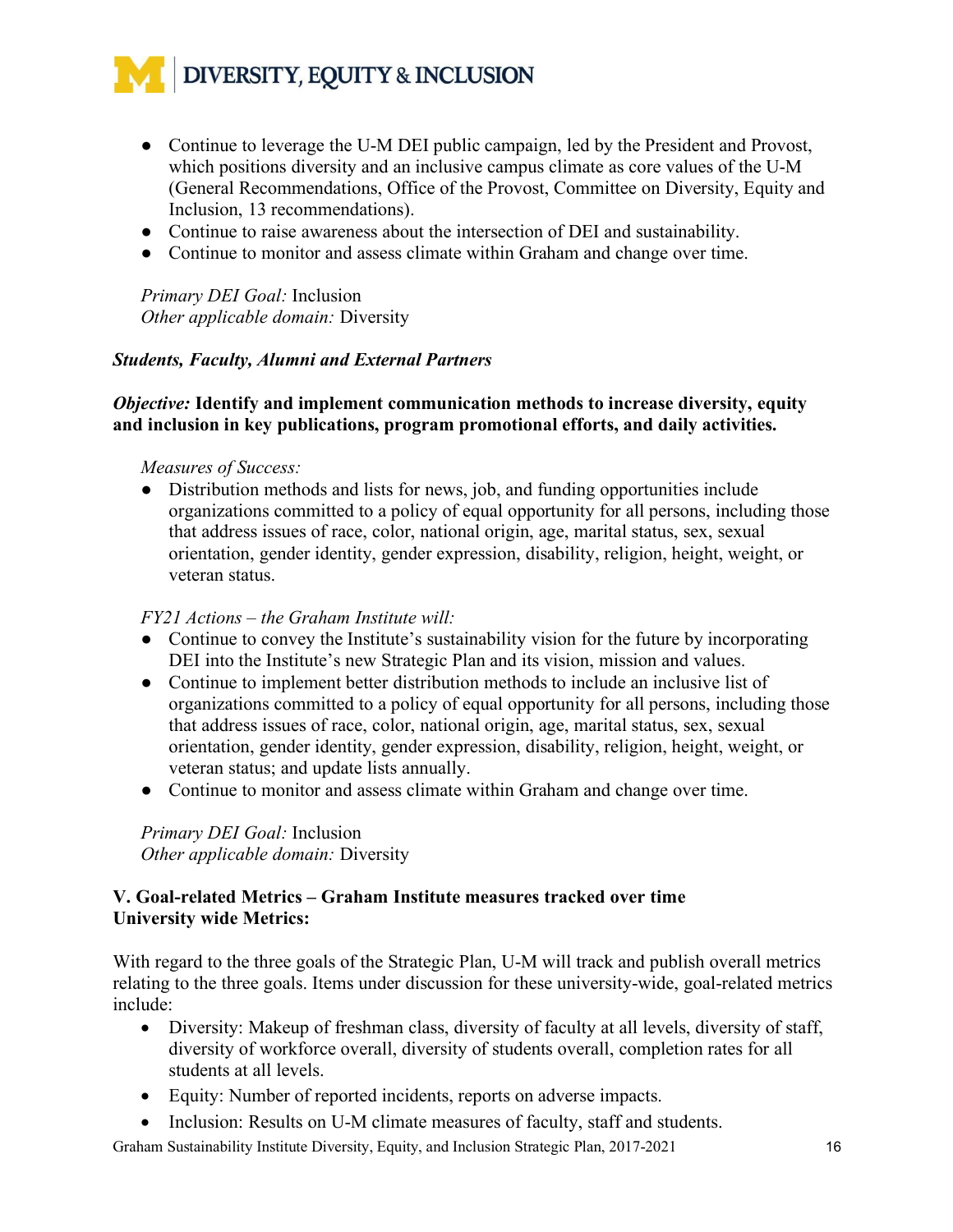

#### **Graham Metrics:**

Graham measures the following ultimate "local" measures which, as they are tracked across time, demonstrate the impact of our strategies and actions on the three goals.

- **Diversity:** Make-up of staff, student scholars, fellows, and interns, leadership, program/project advisors, and external partners.
- **Equity:** Demographics of staff promoted and within salary bands; number of reported incidents; reports on adverse impacts; number of participants in professional development opportunities.
- **Inclusion:** Foster a welcoming and friendly environment, measure the number of participants in diversity training, track the number of participants in strategic plan iterations, and review climate survey results.

#### **VI. Action Planning Tables with Details and Accountabilities**

Details, accountabilities and resource needs are included under each objective in section IV. Graham's action planning tables with details and accountabilities attached (Appendix A).

#### **VII. Plans for Supporting, Tracking, and Updating the Strategic Plan**

Mary Kay Phelps, Executive Secretary, with oversight provided by Andrew Horning, Managing Director, will ensure the Graham Sustainability Institute DEI Strategic Plan is executed, with assistance from the Graham Culture Club in tracking and supporting the plan implementation, and:

- Mehjabeen Moulvi, Administrative Issues
- Elizabeth LaPorte, Education Program and general DEI Issues
- Alex Haddad, Communications Issues
- Program leads and additional staff members, as necessary

The Graham Diversity Planning Team will conduct a review of the plan each summer with multiple constituencies as appropriate, and will gather feedback and additional ideas to be implemented throughout the fiscal year. The Graham Institute will provide a summary report to U-M leadership annually. Additional reports may include:

- A midyear status report on progress, presented to Graham leadership in January each year; and
- A final report, including an evaluation of current year success measures, accomplishments against the plan, and future plan year recommendations, presented to Graham leadership and constituencies in the fall each year.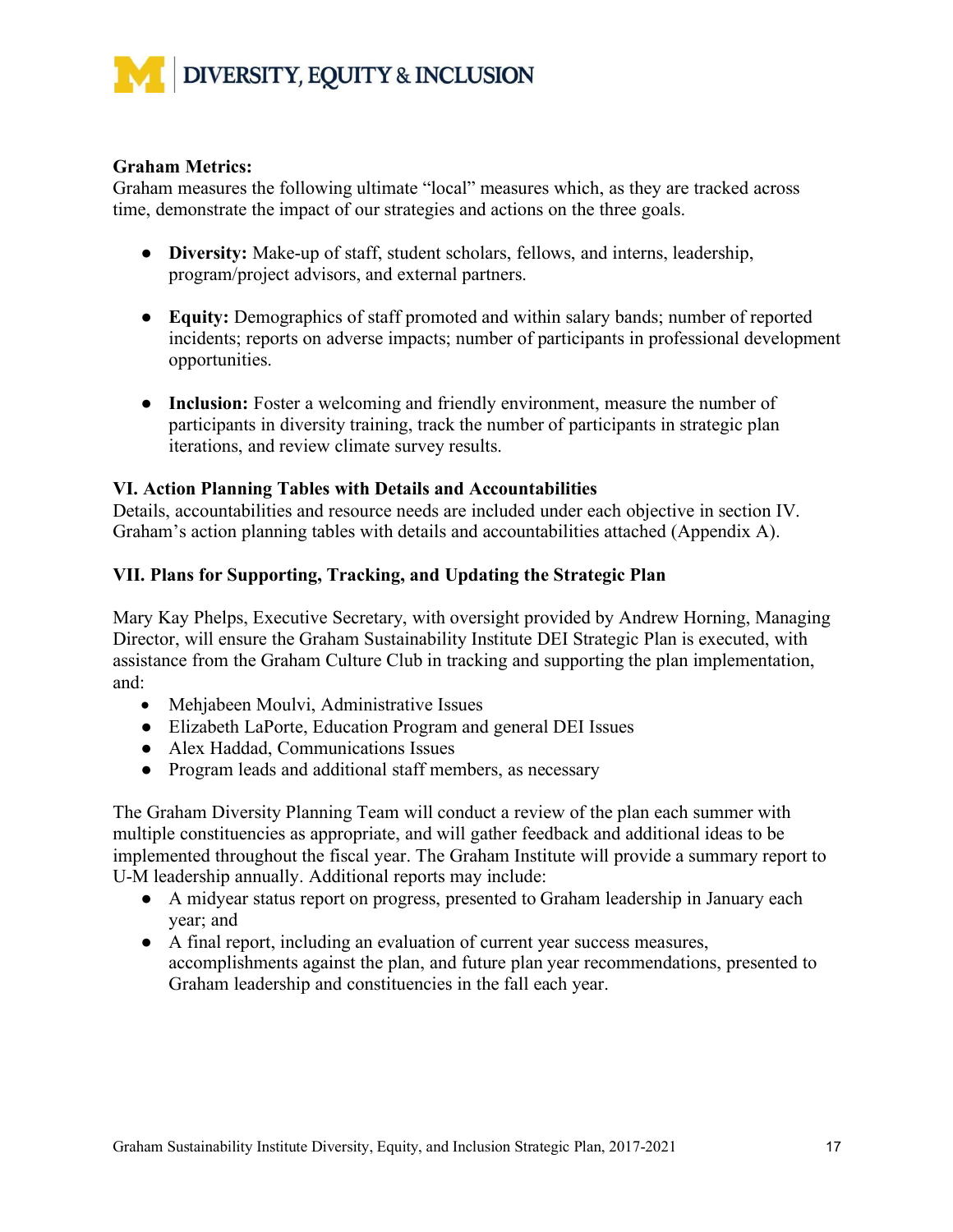

#### **Appendix A.**

Graham Institute Action Planning Tables (See attached file "Graham Year Three Action Planning Table.xlsx")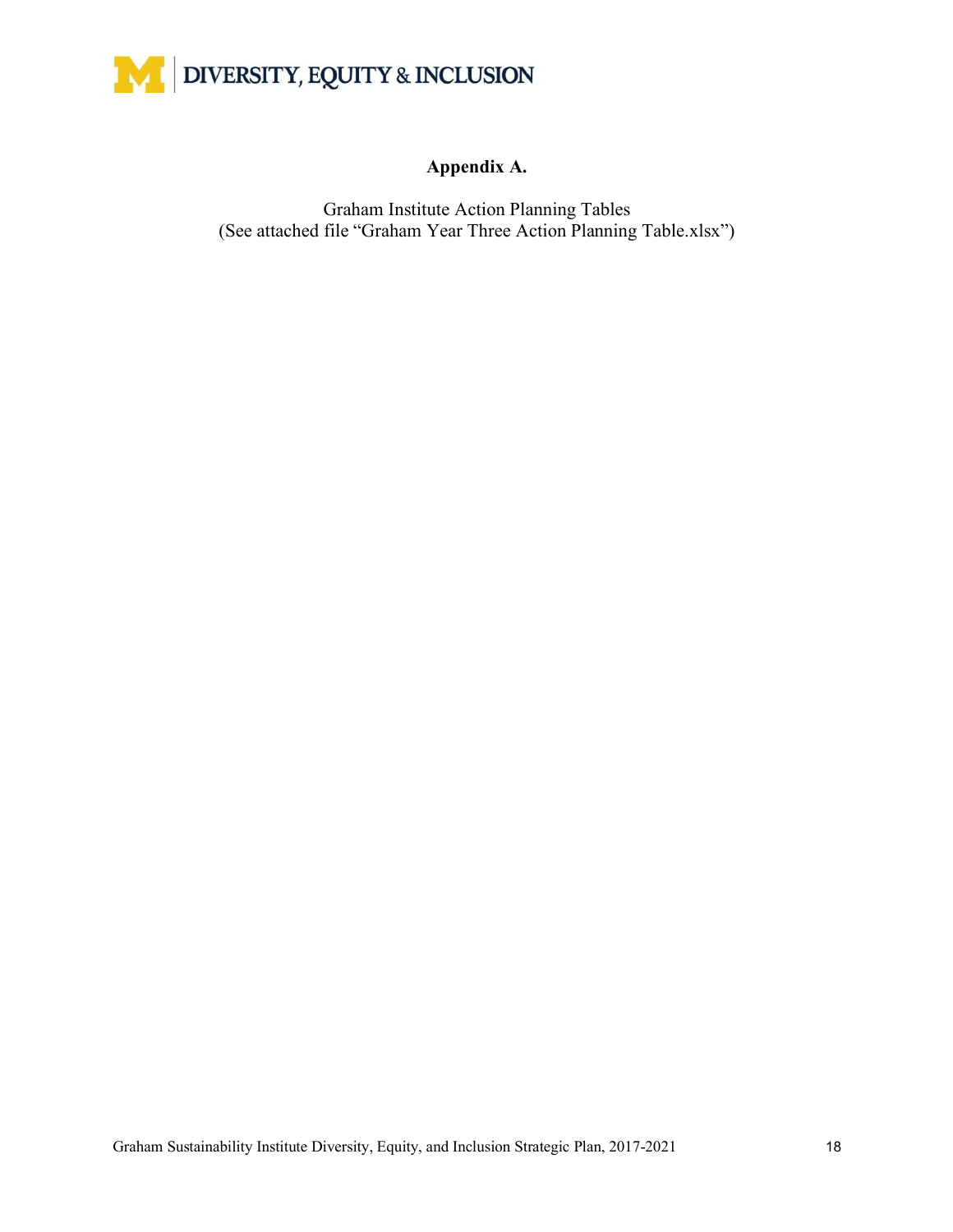|                                                                                                                                                                                                                                  |   | <b>Staff</b> | Students | Faculty | Alumni | Partners                                                                                                                                                                                                                                                                                                                          |                                                                                                                                                                                                                                                                                                                                                                                |                                     |
|----------------------------------------------------------------------------------------------------------------------------------------------------------------------------------------------------------------------------------|---|--------------|----------|---------|--------|-----------------------------------------------------------------------------------------------------------------------------------------------------------------------------------------------------------------------------------------------------------------------------------------------------------------------------------|--------------------------------------------------------------------------------------------------------------------------------------------------------------------------------------------------------------------------------------------------------------------------------------------------------------------------------------------------------------------------------|-------------------------------------|
| <b>Strategic Objective</b>                                                                                                                                                                                                       |   |              |          |         |        | <b>Measures of Success</b>                                                                                                                                                                                                                                                                                                        | <b>Action Item Name</b>                                                                                                                                                                                                                                                                                                                                                        | Accountability                      |
| Increase awareness of<br>employment opportunities<br>among diverse groups and<br>work toward a more diverse<br>staff in the Graham Institute.                                                                                    |   |              |          |         |        |                                                                                                                                                                                                                                                                                                                                   | Continue to include the Graham Institute Diversity, Equity, and Inclusion<br>(DEI) Statement on each employment application.                                                                                                                                                                                                                                                   | HR, Business,<br>COM,<br>Management |
|                                                                                                                                                                                                                                  |   |              |          |         |        |                                                                                                                                                                                                                                                                                                                                   | Distribute information about open positions widely.                                                                                                                                                                                                                                                                                                                            | HR, Business,<br>COM,               |
|                                                                                                                                                                                                                                  |   |              |          |         |        | Increased awareness and understanding<br>about Graham's commitment to DEI<br>among candidates for positions and new<br>staff.<br>Improved<br>composition of staff as determined by<br>changes in diversity over time. Increased<br>understaing of Graham's commitment to<br>objectives and actions among current staf<br>members. | Request candidates share their views on diversity, equity, and inclusion in<br>their cover letters.                                                                                                                                                                                                                                                                            | HR, Business,<br>COM,<br>Management |
|                                                                                                                                                                                                                                  |   |              |          |         |        |                                                                                                                                                                                                                                                                                                                                   | Allow candidates a minimum of two weeks to apply to opportunities.                                                                                                                                                                                                                                                                                                             | HR, Business,<br>COM,<br>Management |
|                                                                                                                                                                                                                                  | X |              |          |         |        |                                                                                                                                                                                                                                                                                                                                   | Continue to leverage the U-M staff questionnaire and request unit level data<br>from ODEI to assess awareness about Graham's commitment to diversity,<br>equity and inclusion. Develop summary report on climate within Graham<br>and change over time. Due to resource constraints and privacy concerns, the<br>Graham Institute will not conduct its own climate assessment. | HR, Business,<br>COM,<br>Management |
|                                                                                                                                                                                                                                  |   |              |          |         |        |                                                                                                                                                                                                                                                                                                                                   | Continue to ensure new employees receive information about DEI resources<br>and opportunities for training.                                                                                                                                                                                                                                                                    | HR, Business,<br>COM,<br>Management |
|                                                                                                                                                                                                                                  |   |              |          |         |        |                                                                                                                                                                                                                                                                                                                                   | Continue to create and maintain a diversity, equity and inclusion resources<br>section on the Graham Intranet for staff, which includes information about<br>training, inclusive teaching principles, creating inclusive communities, etc.                                                                                                                                     | HR, Business,<br>COM,<br>Management |
| Ensure all staff members<br>have equal opportunity for<br>career advancement and<br>equal access to professional<br>development support.                                                                                         | X |              |          |         |        | Increased awareness and understanding<br>about Graham's commitment and support<br>of career advancement and professional<br>development opportunities.<br>Increased availability of career<br>advancement opportunities in Graham<br>and staff using professional development<br>support.                                         | Continue to encourage staff to participate in at least one professional<br>development opportunity each year.                                                                                                                                                                                                                                                                  | HR, Business,<br>COM,<br>Management |
|                                                                                                                                                                                                                                  |   |              |          |         |        |                                                                                                                                                                                                                                                                                                                                   | Continue to collect and report on professional development training<br>completed by staff.                                                                                                                                                                                                                                                                                     | HR, Business,<br>Supervisors        |
|                                                                                                                                                                                                                                  |   |              |          |         |        |                                                                                                                                                                                                                                                                                                                                   | Conduct an annual staff questionnaire to assess awareness about Graham's<br>commitment to staff professional development. Develop summary report<br>on climate within Graham and change over time.                                                                                                                                                                             | HR, Business,<br>COM,<br>Management |
|                                                                                                                                                                                                                                  |   |              |          |         |        |                                                                                                                                                                                                                                                                                                                                   | Continue to promote the use of the U-M Career Navigator to learn about<br>career pathways at Graham and throughout U-M.                                                                                                                                                                                                                                                        | HR, Business,<br>COM,<br>Management |
| Ensure all staff members<br>have a clear understanding<br>of Graham's formal pathway<br>for effective conflict<br>resolution.                                                                                                    | X |              |          |         |        | Increased awareness and understanding of<br>Graham's policies and procedures<br>regarding conflict resolution.<br>Cases of conflict are handled appropriately<br>and lead to satisfactory resolution.                                                                                                                             | Promote awareness of the Graham Institute Diversity, Non-discrimination<br>and Conflict Resolution Policy and Procedure which includes formal<br>pathways for conflict resolution and remind staff about policy annually.                                                                                                                                                      | HR, Business,<br>Supervisors        |
|                                                                                                                                                                                                                                  |   |              |          |         |        |                                                                                                                                                                                                                                                                                                                                   | Check-in with new staff at six months (supervisor and HR).                                                                                                                                                                                                                                                                                                                     | HR, Business,<br>Supervisors        |
|                                                                                                                                                                                                                                  |   |              |          |         |        |                                                                                                                                                                                                                                                                                                                                   | Continue encouraging staff to participate in staff socials and regular staff<br>meetings                                                                                                                                                                                                                                                                                       | HR, Business,<br>Supervisors        |
| Increase deliberate efforts to<br>ensure Graham is a place<br>where differences are<br>welcomed, different<br>perspectives are respectfully<br>heard, and where every<br>individual feels a sense of<br>belonging and inclusion. |   |              |          |         |        | Increased awareness and understanding<br>about Graham's efforts to increase<br>inclusion among staff.                                                                                                                                                                                                                             | Continue to ensure existing staff and faculty receive ongoing diversity<br>training and skill building by dedicating at least one monthly staff meeting<br>each year to focus on issues of DEI (e.g., trainings, skill building, reflections,<br>etc.) and encourage ongoing discussion via staff meetings, social events, and<br>informal interactions.                       | HR, Business,<br>Supervisors        |
|                                                                                                                                                                                                                                  |   |              |          |         |        |                                                                                                                                                                                                                                                                                                                                   | Continue to create and distribute resource materials on how to facilitate<br>diverse and inclusive meetings and events.                                                                                                                                                                                                                                                        | HR, Business,<br>Supervisors        |
|                                                                                                                                                                                                                                  | х |              |          |         |        |                                                                                                                                                                                                                                                                                                                                   | Continue to leverage the U-M annual staff climate questionnaire and review<br>unit level data from ODEI to assess awareness about Graham's commitment<br>to diversity, equity and inclusion. Develop summary report on climate<br>within Graham and change over time. (The Graham Institute will not<br>conduct a separate questionnaire).                                     | HR, Business,<br>Supervisors        |
|                                                                                                                                                                                                                                  |   |              |          |         |        |                                                                                                                                                                                                                                                                                                                                   | Continue to encourage supervisors/managers to practice engaged leadership<br>anbd provide regular feedback to staff throughout the year (e.g.,<br>acknowledging accomplishments, noting possible improvement, evaluating<br>priorities, etc.)                                                                                                                                  | HR, Business,<br>Supervisors        |
|                                                                                                                                                                                                                                  |   |              |          |         |        |                                                                                                                                                                                                                                                                                                                                   | Continue to encourage staff to engage in self assessment (e.g., identify areas<br>of strengths and potential improvement) to strengthen professional<br>relationships and excel and collaborative efforts.                                                                                                                                                                     | HR, Management                      |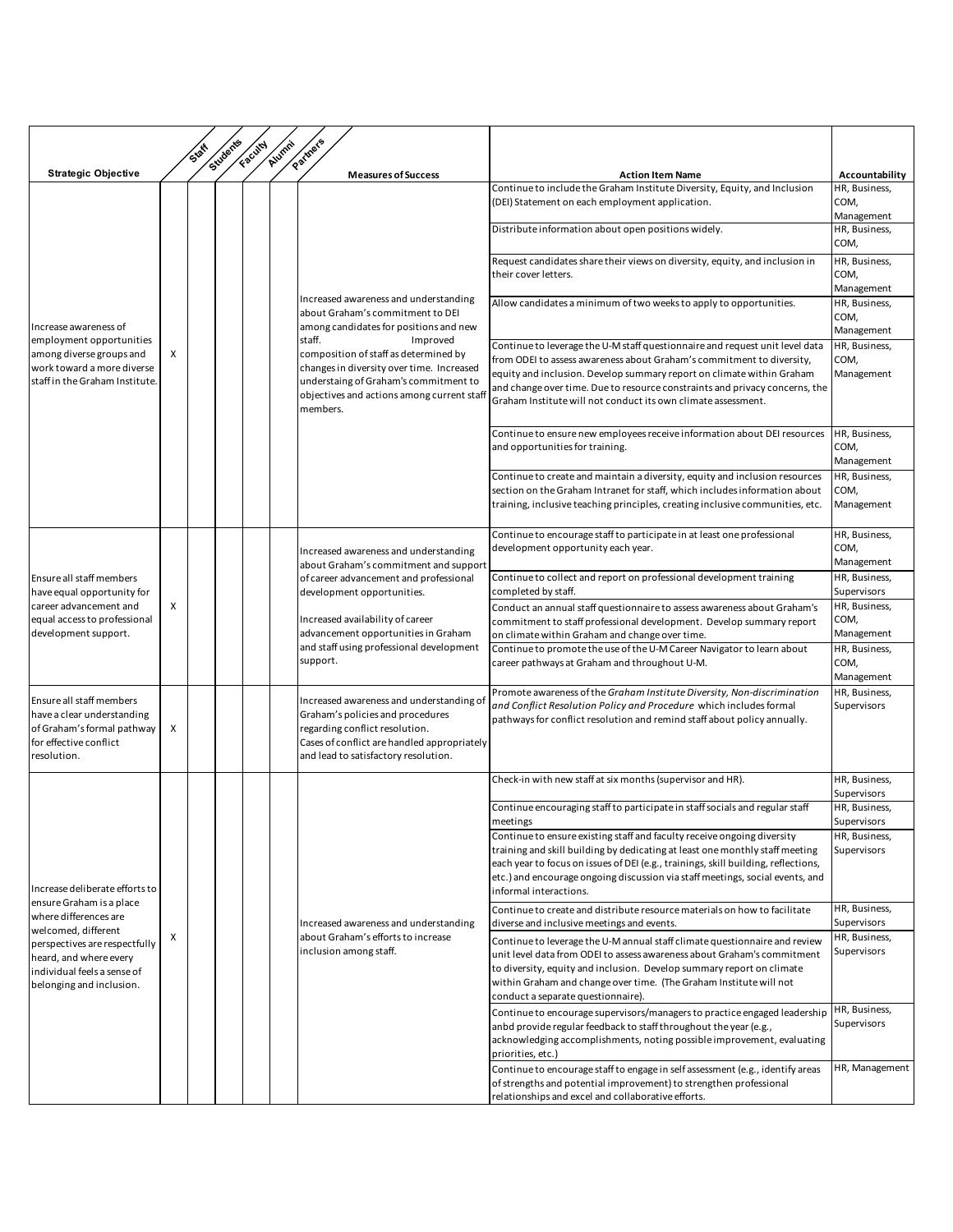|                                                                                                                                                                                     |  |   | Students | Faculty                   | Alumni                    | Partners                                                                                                                                                                                                                                                                                                                                                                                              |                                                                                                                                                                                                                                          |                                                            |
|-------------------------------------------------------------------------------------------------------------------------------------------------------------------------------------|--|---|----------|---------------------------|---------------------------|-------------------------------------------------------------------------------------------------------------------------------------------------------------------------------------------------------------------------------------------------------------------------------------------------------------------------------------------------------------------------------------------------------|------------------------------------------------------------------------------------------------------------------------------------------------------------------------------------------------------------------------------------------|------------------------------------------------------------|
| <b>Strategic Objective</b>                                                                                                                                                          |  |   |          |                           |                           | <b>Measures of Success</b>                                                                                                                                                                                                                                                                                                                                                                            | <b>Action Item Name</b>                                                                                                                                                                                                                  | Accountability                                             |
| Increase awareness of<br>scholarship and fellowship<br>opportunities among<br>diverse groups, and work<br>toward a more diverse<br>student body in Graham<br>programs.              |  |   |          |                           |                           | Increased awareness and understanding                                                                                                                                                                                                                                                                                                                                                                 | Continue to include a brief essay question focused on diversity and inclusion<br>on each application for educational programs, grants, scholarships, and<br>internships, and distribute information about these opportunities widely.    | Management,<br>Education<br>Program Leaders                |
|                                                                                                                                                                                     |  | X |          |                           |                           | about Graham's commitment to DEI<br>among applicants for scholarships and<br>fellowships.<br>Improved composition of students<br>engaged in Graham-administered<br>programs as determined by changes in<br>diversity over time.<br>Increased understanding of Graham's<br>objectives and actions among current<br>students                                                                            | Continue to include the Graham Institute DEI Statement on all applications.                                                                                                                                                              | Management,<br>Education<br>Program Leaders,<br>COM        |
|                                                                                                                                                                                     |  |   |          |                           |                           |                                                                                                                                                                                                                                                                                                                                                                                                       | Continue to support student engagement in DEI issues relevant to<br>sustainability efforts.                                                                                                                                              | Management,<br>Education<br>Program Leaders,<br><b>COM</b> |
|                                                                                                                                                                                     |  |   |          |                           |                           |                                                                                                                                                                                                                                                                                                                                                                                                       | Continue to review education program recruitment language annually to<br>ensure it is inclusive of wide-ranging and diverse perspectives, related to<br>sustainability.                                                                  | Management,<br>Education<br>Program Leaders,<br>COM        |
|                                                                                                                                                                                     |  |   |          |                           |                           |                                                                                                                                                                                                                                                                                                                                                                                                       | Continue to leverage U-M student data to monitor and assess and change<br>over time.                                                                                                                                                     | HR,<br>Management,<br>Business (Web)                       |
| Increase awareness of<br>student employment<br>opportunities among<br>diverse groups and work<br>toward a more diverse staff<br>in the Graham Institute.                            |  | X |          |                           |                           | Continue to increase awareness and<br>understanding about Graham's<br>commitment to DEI among candidates for<br>new student staff positions.<br>Continue to improve the composition of<br>student staff, as determined by changes in<br>diversity over time.<br>Continue to increase understanding of and<br>commitment to Graham's objectives and<br>actions among current student staff<br>members. | Continue to include the Graham Institute DEI Statement on each student<br>employment application                                                                                                                                         | Management,<br>Education<br>Program Leaders,<br>COM        |
|                                                                                                                                                                                     |  |   |          |                           |                           |                                                                                                                                                                                                                                                                                                                                                                                                       | Distribute information about open positions widely.                                                                                                                                                                                      | Management,<br>Education<br>Program Leaders,<br>COM        |
|                                                                                                                                                                                     |  |   |          |                           |                           |                                                                                                                                                                                                                                                                                                                                                                                                       | Request candidates share their views on diversity, equity, and inclusion in<br>their cover letters.                                                                                                                                      | Management,<br>Education<br>Program Leaders,<br>COM        |
|                                                                                                                                                                                     |  |   |          |                           |                           |                                                                                                                                                                                                                                                                                                                                                                                                       | Allow candidates a minimum of two weeks to apply to opportunities.                                                                                                                                                                       | Management,<br>Education<br>Program Leaders,<br>COM        |
| Ensure students have a clear<br>understanding of Graham's<br>formal pathway for effective<br>conflict resolution.                                                                   |  | X |          |                           |                           | Continue to increase awareness and<br>understanding about Graham's policies<br>and procedures regarding conflict<br>resolution.<br>Continue to ensure cases of conflicts are<br>handled appropriately and lead to                                                                                                                                                                                     | Continue to promote the Graham Institute Diversity, Non-discrimination<br>and Conflict Resolution Policy and Procedure to incorporate formal<br>pathways for conflict resolution and remind students about policy annually<br>via email. | HR,<br>Management,<br>Education<br>Program Leaders         |
| Increase awareness of<br>leadership opportunities<br>among diverse groups and<br>work toward more diverse<br>advisory bodies engaging<br>with and advising the<br>Graham Institute. |  |   | X        | $\boldsymbol{\mathsf{x}}$ |                           | satisfactory resolution.<br>Increased awareness and understanding<br>about the Graham Institute's<br>commitment to DEI among prospective<br>advisory board members.<br>Improved composition of advisory boards<br>as determined by changes in diversity over<br>time.                                                                                                                                 | Continue to include the Graham Institute DEI Statement on each invitation<br>to serve on Institute advisory boards                                                                                                                       | Management                                                 |
|                                                                                                                                                                                     |  |   |          |                           |                           |                                                                                                                                                                                                                                                                                                                                                                                                       | Utilize current board member networks to assist with increasing diverse<br>board representation                                                                                                                                          | Management                                                 |
|                                                                                                                                                                                     |  |   |          |                           | $\boldsymbol{\mathsf{x}}$ |                                                                                                                                                                                                                                                                                                                                                                                                       | Fill board positions by invitation to ensure a diverse range of experiences<br>and perspectives.                                                                                                                                         | Management                                                 |
|                                                                                                                                                                                     |  |   |          |                           |                           |                                                                                                                                                                                                                                                                                                                                                                                                       | Continue to monitor climate within Graham and change over time and<br>assess diverse representation.                                                                                                                                     | Management                                                 |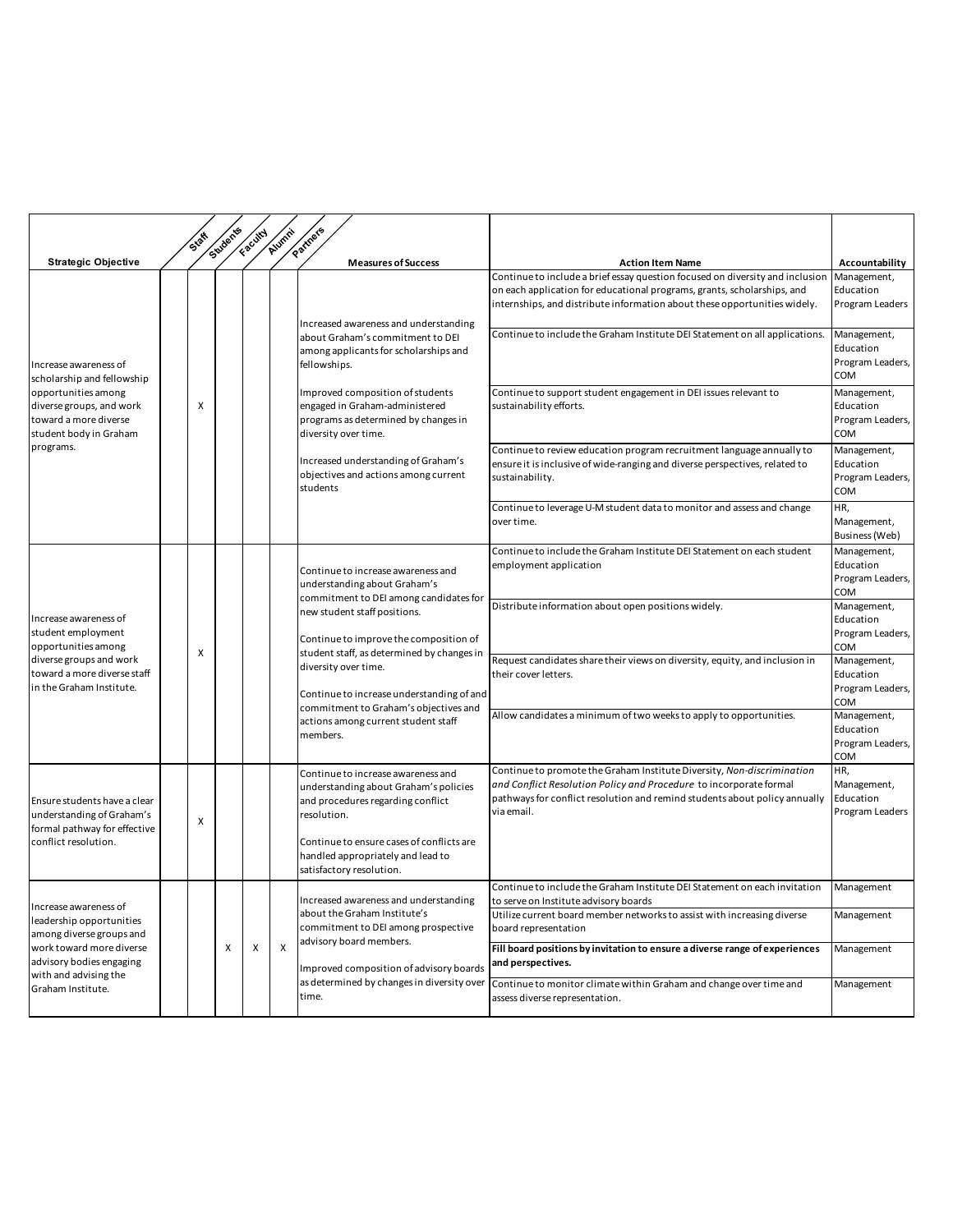|                                                                                                                                                                                                                                |   | SIDE | Students | Faculty | Alumni | Partners                                                                                                                                                                                                                                                                                                                                                                         |                                                                                                                                                                                                                                                                                                                                                                                                                                                                                                    |                                                                                             |
|--------------------------------------------------------------------------------------------------------------------------------------------------------------------------------------------------------------------------------|---|------|----------|---------|--------|----------------------------------------------------------------------------------------------------------------------------------------------------------------------------------------------------------------------------------------------------------------------------------------------------------------------------------------------------------------------------------|----------------------------------------------------------------------------------------------------------------------------------------------------------------------------------------------------------------------------------------------------------------------------------------------------------------------------------------------------------------------------------------------------------------------------------------------------------------------------------------------------|---------------------------------------------------------------------------------------------|
| <b>Strategic Objective</b>                                                                                                                                                                                                     |   |      |          |         |        | <b>Measures of Success</b>                                                                                                                                                                                                                                                                                                                                                       | <b>Action Item Name</b>                                                                                                                                                                                                                                                                                                                                                                                                                                                                            | Accountability                                                                              |
|                                                                                                                                                                                                                                |   |      |          |         |        |                                                                                                                                                                                                                                                                                                                                                                                  | Continue to create additional resources that highlight the intersection of DEI Management<br>and sustainability through the Institute's initiatives.                                                                                                                                                                                                                                                                                                                                               |                                                                                             |
| Integrate diversity, equity,<br>and inclusion into scholarly                                                                                                                                                                   |   | х    |          |         |        | Increased awareness about the Graham<br>Institute's commitment to DEI among<br>students, faculty, and staff engaged in<br>educational programs.<br>Discussions about DEI issues related to<br>sustainability occur in formal institute<br>programming.<br>Development and availability of<br>sustainability curricula demonstrating<br>best practices for addressing DEI issues. | Encourage students to participate in going diversity programming offered by<br>schools/colleges and others (e.g., Common Ground, Ginsberg, etc.) and<br>encourage ongoing discussion via meetings, social events, and informal<br>interactions.<br>Continue to support a DEI student position on the Student Sustainability<br>Initiative (SSI) board with responsibility for leading ongoing campus-wide<br>DEI efforts and serve on Graham's DEI planning team, depending on Provost<br>support. | HR,<br>Management,<br>Education<br>Program Leaders<br>HR,<br>Management,<br>Graham DEI Team |
| programs and curricula.                                                                                                                                                                                                        |   |      |          |         |        |                                                                                                                                                                                                                                                                                                                                                                                  | Conduct an annual student questionnaire to assess awareness about<br>Graham's commitment to integrating diversity, equity and inclusion into<br>scholarly programs and curricula.                                                                                                                                                                                                                                                                                                                  | Program                                                                                     |
|                                                                                                                                                                                                                                |   |      |          |         |        |                                                                                                                                                                                                                                                                                                                                                                                  | Continue to include specific questions about assessing DEI as part of annual<br>student program evaluations.                                                                                                                                                                                                                                                                                                                                                                                       | Education<br>Program Leaders                                                                |
|                                                                                                                                                                                                                                |   |      |          |         |        |                                                                                                                                                                                                                                                                                                                                                                                  | Continue to leverage the U-M student climate questionnaire and review data<br>from ODEI, as available to assess camplus climate overall. Due to resource<br>constraints and privacy concerns, the Graham Institute will not conduct its<br>own climate assessment.                                                                                                                                                                                                                                 | Management                                                                                  |
| Integrate diversity, equity,<br>and inclusion into scholarly<br>programs and curricula.                                                                                                                                        | x |      |          |         |        | Increased awareness about the Graham<br>Institute's commitment to DEI among<br>students, faculty, and staff engaged in<br>educational programs.                                                                                                                                                                                                                                  | Continue to instruct faculty and staff to foster discussions about how DEI<br>may enhance fieldwork, engagement with practitioners and stakeholders,<br>and student experiences.                                                                                                                                                                                                                                                                                                                   | HR, Management                                                                              |
|                                                                                                                                                                                                                                |   |      | X        |         |        | Discussions about DEI issues related to<br>sustainability occur in formal institute<br>programming.                                                                                                                                                                                                                                                                              | Leverage the U-M questionnaire data to assess awareness of DEI among<br>faculty and staff. (The Graham Institute will not conduct a separate<br>questionnaire.)                                                                                                                                                                                                                                                                                                                                    | HR, Management                                                                              |
|                                                                                                                                                                                                                                |   |      |          |         |        | Development and availability of<br>sustainability curricula demonstrating<br>best practices for addressing DEI issues.                                                                                                                                                                                                                                                           | Develop summary report on climate within Graham and change over time.                                                                                                                                                                                                                                                                                                                                                                                                                              | HR,<br>Management,<br>Education<br>Program Leaders                                          |
| Actively communicate<br>messages about diversity,<br>equity and inclusion;<br>promote opportunities to<br>engage in sustainability and<br>diversity; and, increase the<br>diversity of the Graham<br>community and affiliates. | X |      |          |         |        | Inclusion of the Graham Institute DEI<br>Statement in key publications is noted by<br>a variety of constituents.<br>Participants involved in planning rate the<br>process positively and future iterations of<br>the diversity strategic plan are received<br>favorably.                                                                                                         | Continue to include the Graham Institute DEI Statement prominently in key<br>publications (website, annual report, funding opportunities, program<br>description and mission, etc.).                                                                                                                                                                                                                                                                                                               | Management,<br>Education<br>Program Leaders,<br>COM                                         |
|                                                                                                                                                                                                                                |   | х    |          |         |        |                                                                                                                                                                                                                                                                                                                                                                                  | Continue to solicit staff and student responses about the diversity strategic<br>plan; Graham Diversity Planning Team will review comments and<br>incorporate changes as appropriate into future iterations of strategic plan.                                                                                                                                                                                                                                                                     | HR,<br>Management,<br>Graham DEI Team                                                       |
|                                                                                                                                                                                                                                |   |      |          |         |        |                                                                                                                                                                                                                                                                                                                                                                                  | Continue to schedule meetings to review and discuss the Graham DEI plans,<br>goals and activities with students and staff.                                                                                                                                                                                                                                                                                                                                                                         | HR,<br>Management,<br>Graham DEI Team                                                       |
|                                                                                                                                                                                                                                |   |      |          |         |        |                                                                                                                                                                                                                                                                                                                                                                                  | Continue to enhance the Planet Blue Ambassador Training - Community<br>module to foster deeper engagement in the intersection of diversity, equity,<br>inclusion and sustainability.                                                                                                                                                                                                                                                                                                               | Management,<br>Planet Blue<br>Coordinator                                                   |
|                                                                                                                                                                                                                                |   |      |          |         |        |                                                                                                                                                                                                                                                                                                                                                                                  | Continue to support student-initiated efforts to address issues of DEI, as they<br>relate to sustainability programs across campus.                                                                                                                                                                                                                                                                                                                                                                | Management,<br>Education<br>Program Leaders,<br><b>COM</b>                                  |
|                                                                                                                                                                                                                                |   |      |          |         |        |                                                                                                                                                                                                                                                                                                                                                                                  | Continue to leverage U-M data to assess climate and change over time. Due<br>to resource constraints and privacy concerns, the Graham Institute will not<br>conduct its own climate assessment.                                                                                                                                                                                                                                                                                                    | HR,<br>Management,<br>Graham DEI Team                                                       |
| Educate our community on<br>sexual and gender-based                                                                                                                                                                            |   |      |          |         |        |                                                                                                                                                                                                                                                                                                                                                                                  | Support unit-level participation in mandatory training.                                                                                                                                                                                                                                                                                                                                                                                                                                            | Management, HR                                                                              |
| misconduct prevention in<br>an effort to promote a safe<br>and supportive environment<br>for all members to work,                                                                                                              |   |      | X        | X       | х      |                                                                                                                                                                                                                                                                                                                                                                                  | Support central efforts to educate faculty, staff, and students on the<br>forthcoming University of Michigan Policy on Sexual and Gender-Based<br>Misconduct Prevention ("umbrella policy").                                                                                                                                                                                                                                                                                                       | Management, HR                                                                              |
| learn, and thrive.                                                                                                                                                                                                             |   |      |          |         |        |                                                                                                                                                                                                                                                                                                                                                                                  | Develop and socialize unit-specific value statements that align and reinforce<br>the forthcoming university level values that promote culture and climate<br>change consistent with both the Diversity, Equity & Inclusion, and Sexual<br>and Gender-Based Misconduct Prevention work that is already underway.                                                                                                                                                                                    | Management, HR                                                                              |